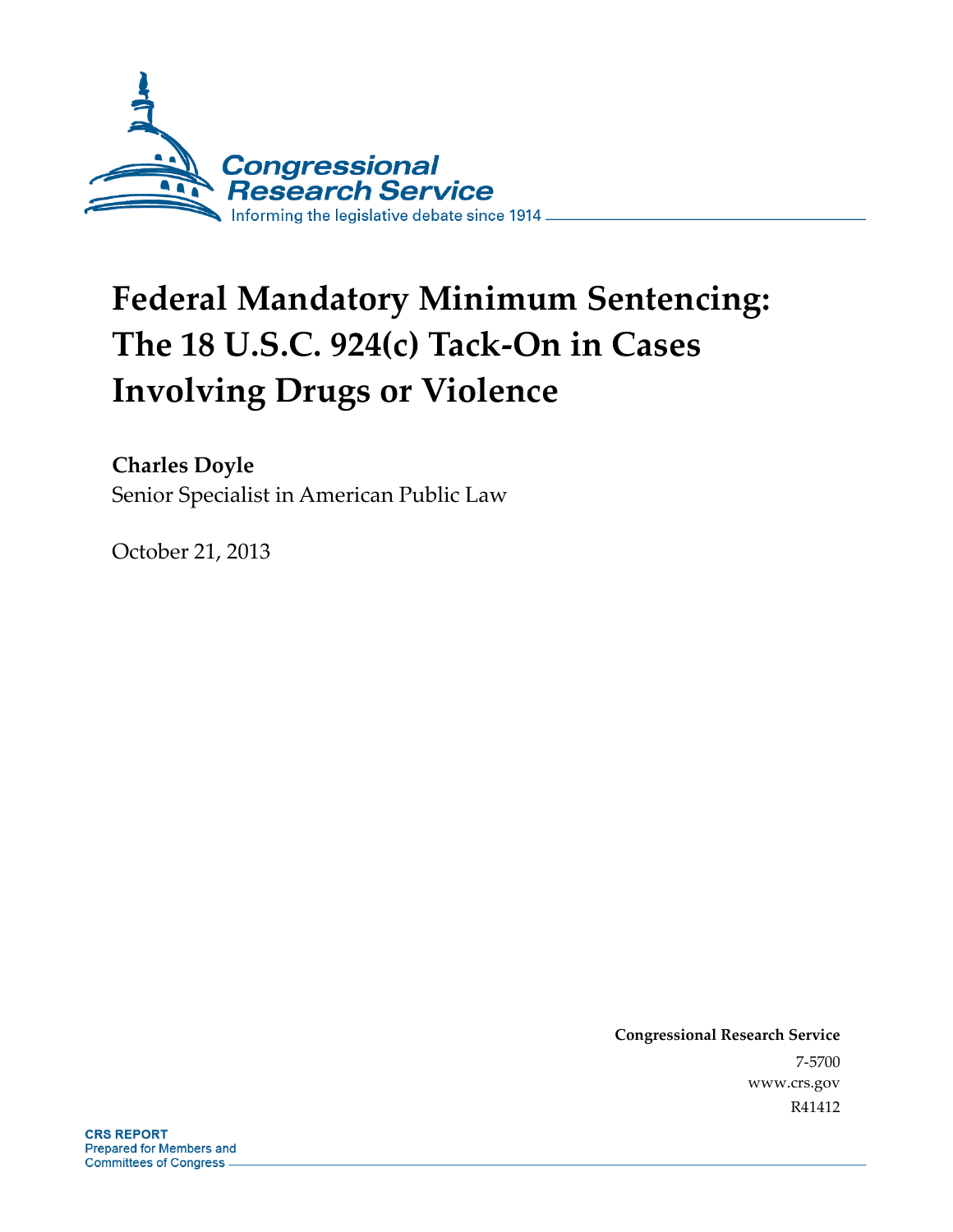## **Summary**

Section 924(c) requires the imposition of one of a series of mandatory minimum terms of imprisonment upon conviction for misconduct involving the firearm and the commission of a federal crime of violence or a federal drug trafficking offense. The terms vary according to the type of firearm used, the manner of the firearm's involvement, and whether the conviction involves a single, first-time offense. Liability extends to co-conspirators and to those who aid or abet in the commission of a violation of the section.

If a machine gun, silencer, short barreled rifle, short barreled shotgun, or body armor is involved, the offense is punished more severely. If the firearm is brandished or discharged, the offense is punished more severely. Repeat offenders are likewise punished more severely. Twenty-five-year mandatory minimum terms for multiple offenses must be served consecutively. The mandatory minimum terms range from imprisonment for five years to imprisonment for life; consecutive mandatory minimum terms may exceed 100 years. In each case the maximum term is life imprisonment.

The United States Sentencing Commission has suggested that Congress consider amending Section 924(c) to (1) address the "stacking" of 25-year charges for multiple offenses; (2) require a prior conviction to trigger repeat offender enhancements; (3) provide sentencing courts with discretion over whether to impose concurrent or consecutive sentences; and (4) clarify the statutory definitions of the terms used in Section 924(c).

Section 924(c) has withstood constitutional challenges based on the Second Amendment's right to bear arms; the Eighth Amendment's cruel and unusual punishments prohibition; the Sixth Amendment's right to jury trial; the Fifth Amendment's double jeopardy proscription; and the Constitution's structural limitations on preservation of the separation of powers and on Congress's authority under the Commerce Clause.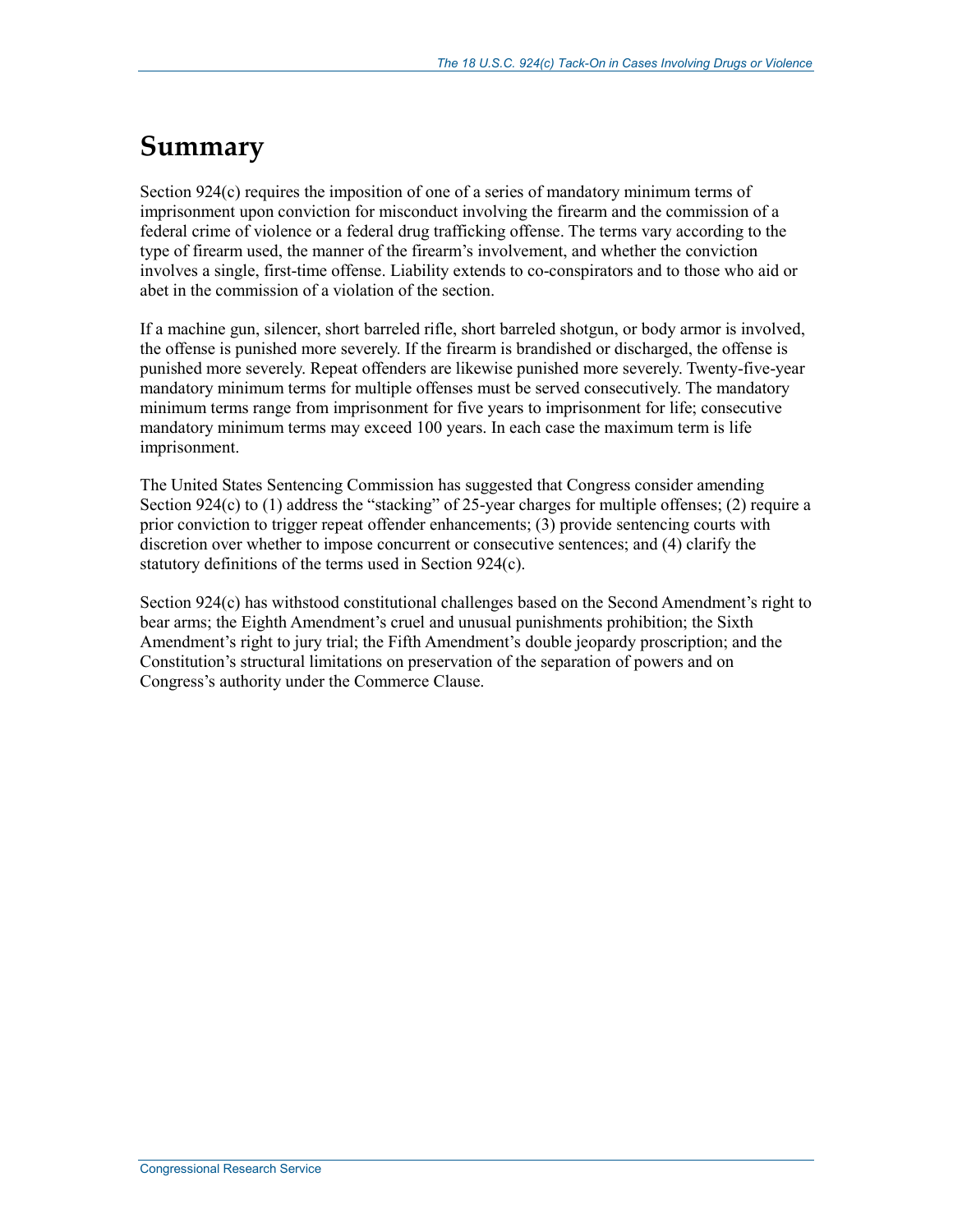## **Contents**

## Appendixes

|--|--|

## Contacts

|--|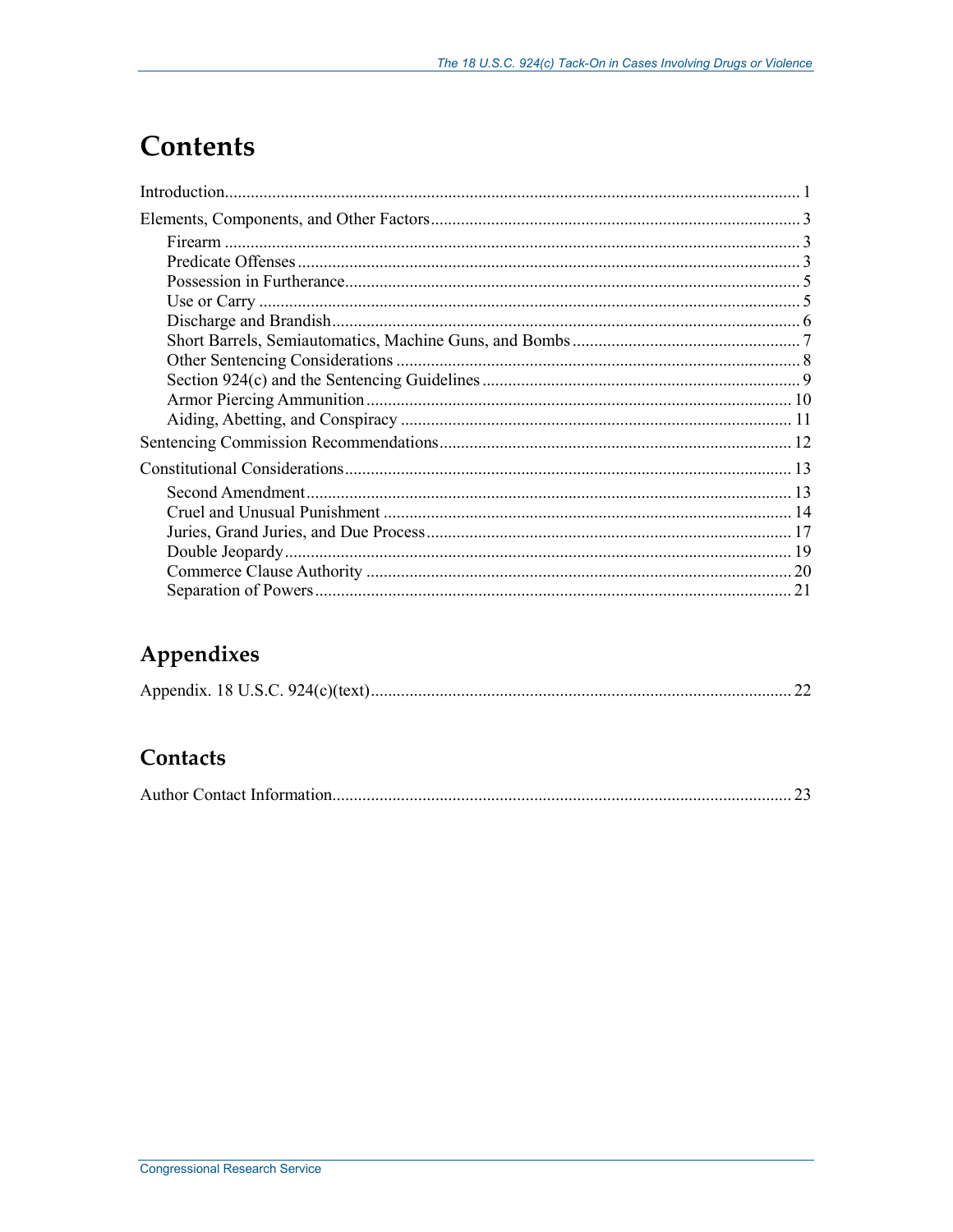## **Introduction**

Mandatory minimums are found in two federal firearms statutes. One, the Armed Career Criminal Act, deals exclusively with recidivists.<sup>1</sup> The other, Section 924 $(c)$ , attaches one of several mandatory minimum terms of imprisonment whenever a firearm is used or possessed during and in relation to a federal crime of violence or drug trafficking.<sup>2</sup> Section 924 $(c)$  has been the subject of repeated Supreme Court litigation<sup>3</sup> and regular congressional amendment since its inception in  $1968^{4}$ 

Section  $924(c)$ , in its current form, imposes one of several different minimum sentences when a firearm is used or possessed in furtherance of another federal crime of violence or of drug trafficking. The mandatory minimums, imposed in addition to the sentence imposed for the underlying crime of violence or drug trafficking, vary depending upon the circumstances:

- imprisonment for not less than five years, unless one of higher mandatory minimums below applies;
- imprisonment for not less than seven years, if a firearm is brandished;
- imprisonment for not less than 10 years, if a firearm is discharged;
- imprisonment for not less than 10 years, if a firearm is a short-barreled rifle or shotgun or is a semi-automatic weapon;
- imprisonment for not less than 15 years, if the offense involves the armor piercing ammunition;
- imprisonment for not less than 25 years, if the offender has a prior conviction for violation of Section 924(c);
- imprisonment for not less than 30 years, if the firearm is a machine gun or destructive device or is equipped with a silencer; and
- imprisonment for life, if the offender has a prior conviction for violation of Section 924(c) and if the firearm is a machine gun or destructive device or is equipped with a silencer.<sup>5</sup>

 $1$  18 U.S.C. 924(e).

 $2$  18 U.S.C. 924(c).

<sup>3</sup> See *United States v. O'Brien*, 560 U.S. 218, 2172 (2010)("The Court must interpret, once again, §924(c) of Title 18 of the United States Code"). Other decisions include *Alleyne v. United States*, 133 S.Ct. 2151 (2013); *United States v. Abbott*, 131 S.Ct. 18 (2010); *Dean v . United States*, 556 U.S. 568 (2009); *Watson v. United States*, 552 U.S. 74 (2007); *Harris v. United States*, 536 U.S. 545 (2002); *Castillo v. United States*, 530 U.S. 120 (2000); *Mascarello v. United States*, 524 U.S. 125 (1998); *United States v. Gonzales*, 520 U.S. 1 (1997); *Bailey v. United States,* 516 U.S. 137 (1995); *Smith v. United States*, 508 U.S. 223 (1993); *Deal v. United States*, 508 U.S. 129 (1993).

<sup>4</sup> E.g., P.L. 90-618, 82 Stat. 1223 (1968), 18 U.S.C. 924(c)(1970 ed.); P.L. 91-644, §13, 84 Stat. 1889 (1971), 18 U.S.C. 924(c) (1976 ed.); P.L. 98-473, §1005, 98 Stat. 2138 (1984), 18 U.S.C. 924(c) (1982 ed.)(Supp. II); P.L. 99-308, 100 Stat. 457 (1986), 18 U.S.C. 924(c) (1982 ed.)(Supp. IV); P.L. 100-690, §6460, 102 Stat. 4373 (1988), 18 U.S.C. 924(c) (1988 ed.); P.L. 101-647, §1101,104 Stat. 4829 (1990), 18 U.S.C. 924(c) (1988 ed.)(Supp. II); P.L. 105-386, §1, 112 Stat. 3469 (1998), 18 U.S.C. 924(c) (2000 ed.); P.L. 109-92, §6(b), 119 Stat. 2102 (2005), 18 U.S.C. 924(c)(2000 ed.)(Supp. V).

 $5$  18 U.S.C. 924(c)(1), (5).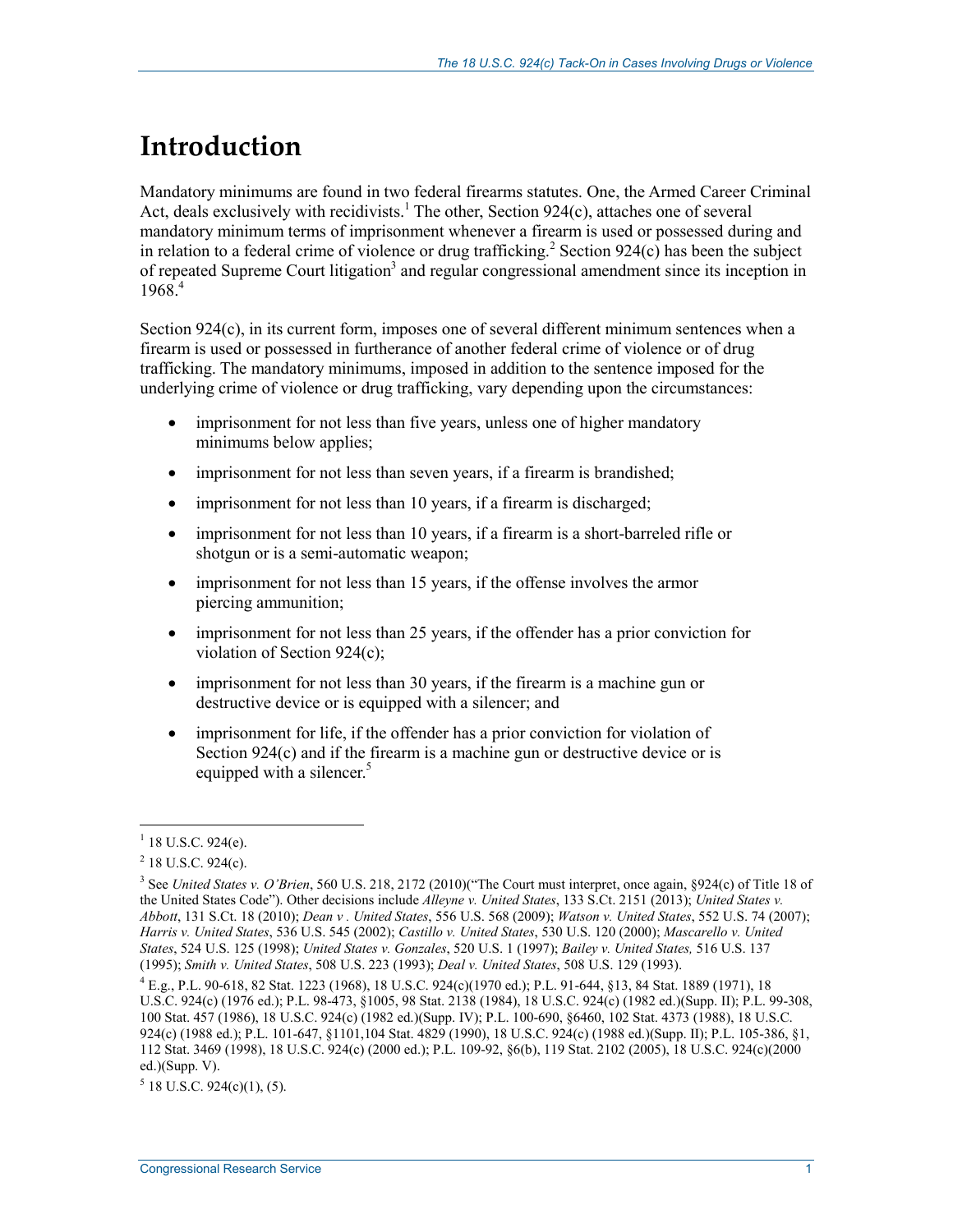The mandatory minimum sentences were added to Section 924 as a floor amendment to the Gun Control Act of 1968.<sup>6</sup> The amendment, as introduced, called for a 10-year minimum of imprisonment to be imposed when a firearm was used in the commission of various state and federal crimes of violence.<sup>7</sup> A substitute amendment reduced the minimums from 10 years to one year for a first offense, and from 25 years to five years of subsequent offenses.<sup>8</sup> It limited its application to federal felonies, but also barred a sentencing court from imposing the sanction as a concurrent sentence, from suspending the sentence, or from imposing a probationary sentence.<sup>9</sup> The impact was somewhat mitigated by a 1971 amendment which reduced the minimum for second and subsequent offenses from five years to two years.<sup>10</sup> Moreover, until the Sentencing Reform Act of 1984 eliminated parole, a federal offender was eligible for parole after serving the lesser of one-third of his sentence or 10 years. $^{11}$ 

The Sentencing Reform Act also rewrote Section 924(c) limiting its application to firearmsrelated federal crimes of violence, but changing its mandatory minimums to a flat five-year term of imprisonment for first offenders and a flat 10-year term for a second or subsequent conviction.12

Section 104 of the Firearms Owners Protection Act expanded the predicate offenses to include drug trafficking as well as crimes of violence and added a flat 10-year minimum for cases involving machine guns or silencers (a flat 20-years for a second or subsequent offense)<sup>13</sup>—which two years later Congress increased to flat sentences of 30 years and life imprisonment, respectively.14 Congress added the shot-barreled firearms and destructive device provisions in  $1990^{15}$ 

Originally, Section 924(c) condemned only "use" of a firearm in connection with certain federal offenses.16 Then the Supreme Court pointed out in *Bailey* that the word "use" demands more than simple possession.<sup>17</sup> Congress amended the section in 1998 to outlaw not only use during and in

<u>.</u>

<sup>6</sup> P.L. 90-618, 82 Stat. 1223 (1968).

<sup>7</sup> 114 *Cong. Rec*. 22229 (1968)(amendment offered by Rep. Casey). The original amendment would have also established a 25-year minimum for second and subsequent offenses, *Id.* 

<sup>8</sup> 114 *Cong. Rec.* 222231 (1968)(substitute amendment offered by Rep. Poff).

<sup>9</sup> *Id.* Further modifications were offered during the course of the debate, but the language enacted was in large measure that of the Poff substitute, see 114 *Cong. Rec.* 22229-22248 (1968); H.Rept. 90-1956, at 12, 31-32 (1968)(confining the concurrent, suspended, and probationary sentencing provisions to second and subsequent violations), and 82 Stat. 1223 (1968), 18 U.S.C. 924(c)(1970 ed.).

<sup>10</sup> Section 13, P.L. 91-644, 84 Stat. 1889 (1971), 18 U.S.C. 924(c) (1976 ed.).

 $11$  18 U.S.C. 4205 (1976 ed.).

<sup>12</sup> Section 1005, P.L. 98-473, 98 Stat. 2138 (1984), 18 U.S.C. 924(c) (1982 ed.)(Supp. II).

<sup>13</sup> P.L. 99-308, 100 Stat. 457 (1986), 18 U.S.C. 924(c) (1976 ed.)(Supp. IV).

<sup>14</sup> Section 6460, P.L. 100-690, 102 Stat. 4373 (1988), 18 U.S.C. 924(c) (1988 ed.).

<sup>15</sup> Section 1101, P.L. 101-647, 104 Stat. 4829 (1990), 18 U.S.C. 924(c) (1988 ed.)(Supp. II).

<sup>16 18</sup> U.S.C. 924(c)(1970 ed.).

<sup>&</sup>lt;sup>17</sup> *Bailey v. United States*, 516 U.S. 137, 143 (1995)(emphasis in the original)(Section 924(c) "requires evidence sufficient to show an *active employment* of the firearm by the defendant, a use that makes the firearm an operative factor in relation to the predicate offense.... '[U]se' must connote more than mere possession of a firearm by a person who commits a drug offense").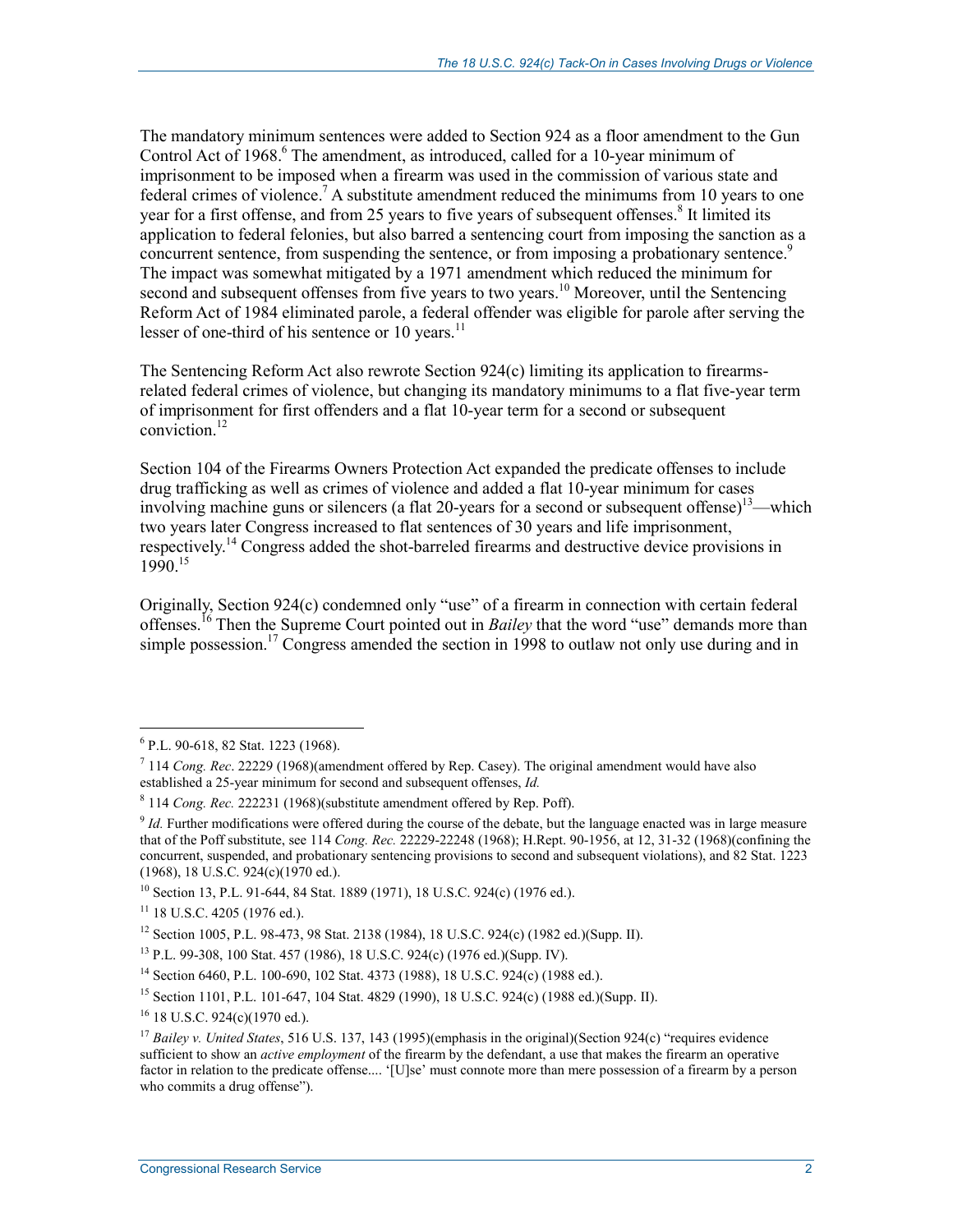relation to a predicate offense, but possession "in furtherance" of a predicate drug trafficking or violent offense as well. $^{18}$ 

## **Elements, Components, and Other Factors**

#### **Firearm**

<u>.</u>

A "firearm" for purposes of Section 924(c) includes not only guns ("weapons ... which will or [are] designed to or may readily be converted to expel a projectile by the action of an explosive"), but silencers and explosives as well.<sup>19</sup> It includes firearms that are not loaded or are broken;<sup>20</sup> it does not, however, include toys or imitations.<sup>21</sup>

### **Predicate Offenses**

The drug trafficking predicates include any felony violation of the Controlled Substances Act, the Controlled Substances Import and Export Act, or the Maritime Drug Law Enforcement Act.<sup>22</sup> The crime of violence predicates are statutorily defined as any federal felony that satisfies either of two tests, that is, (1) if it "has as an element the use, attempted use, or threatened use of physical force against the person or property of another," or (2) if it "by its nature, involves a substantial risk that physical force against the person or property of another may be used in the course of committing the offense." $^{23}$ 

The Supreme Court has addressed several other aspects of Section 924(c), but it has yet to decide what constitutes a crime of violence for purposes of the section. In *Leocal v. Ashcroft*, however, it had occasion to examine the question under 18 U.S.C. 16 which defines crimes of violence in virtually the same terms. $^{24}$ 

<sup>&</sup>lt;sup>18</sup> Section 1, P.L. 105-386, 112 Stat. 3469 (1998), 18 U.S.C. 924(c) (2000 ed.). The armor piercing ammunition provisions were added in 2005, Section 6(b), P.L. 109-92, 119 Stat. 2102 (2005), 18 U.S.C. 924(c). *United States v. Gurka*, 605 F.3d 40, 43 (1<sup>st</sup> Cir. 2010).

<sup>&</sup>lt;sup>19</sup> 18 U.S.C. 921(a)(3), (4) ("(3) The term 'firearm' means (A) any weapon (including a starter gun) which will or is designed to or may readily be converted to expel a projectile by the action of an explosive; ... (C) any firearm muffler or firearm silencer; or (D) any destructive device.... (4) The term 'destructive device' means - (A) any explosive, incendiary, or poison gas - (i) bomb, (ii) grenade, (iii) rocket having a propellant charge of more than four ounces, (iv) missile having an explosive or incendiary charge of more than one-quarter ounce, (v) mine, or (vi) device similar to any of the devices described in the preceding clauses ..."); *United States v. York*, 600 F.3d 347, 354 (5th Cir. 2010) (Molotov cocktail constitutes a "firearm" for purposes of Section 924(c)).

<sup>&</sup>lt;sup>20</sup> *United States v. Cooper*, 714 F.3d 873, 881 (5<sup>th</sup> Cir. 2013).

<sup>&</sup>lt;sup>21</sup> *United States v. Garrido*, 596 F.3d 613, 617 (9<sup>th</sup> Cir. 2010)("Possession of a toy or replica gun cannot sustain a conviction under §924(c)"); *United States v. Roberson*, 459 F.3d 39, 47 (1<sup>st</sup> Cir. 2006).

<sup>&</sup>lt;sup>22</sup> 18 U.S.C. 924(c)(2), referring to 21 U.S.C. 801-904, 21 U.S.C. 951-971, and 46 U.S.C. 70501-70507, respectively.  $23$  18 U.S.C. 924(c)(3).

<sup>&</sup>lt;sup>24</sup> 543 U.S. 1 (2004). 18 U.S.C. 16 provides that "the term 'crime of violence' means  $-$  (a) an offense that has as an element the use, attempted use, or threatened use of physical force against the person or property of another, or (b) any other offense that is a felony and that, by its nature, involves a substantial risk that physical force against the person or property of another may be used in the course of committing the offense."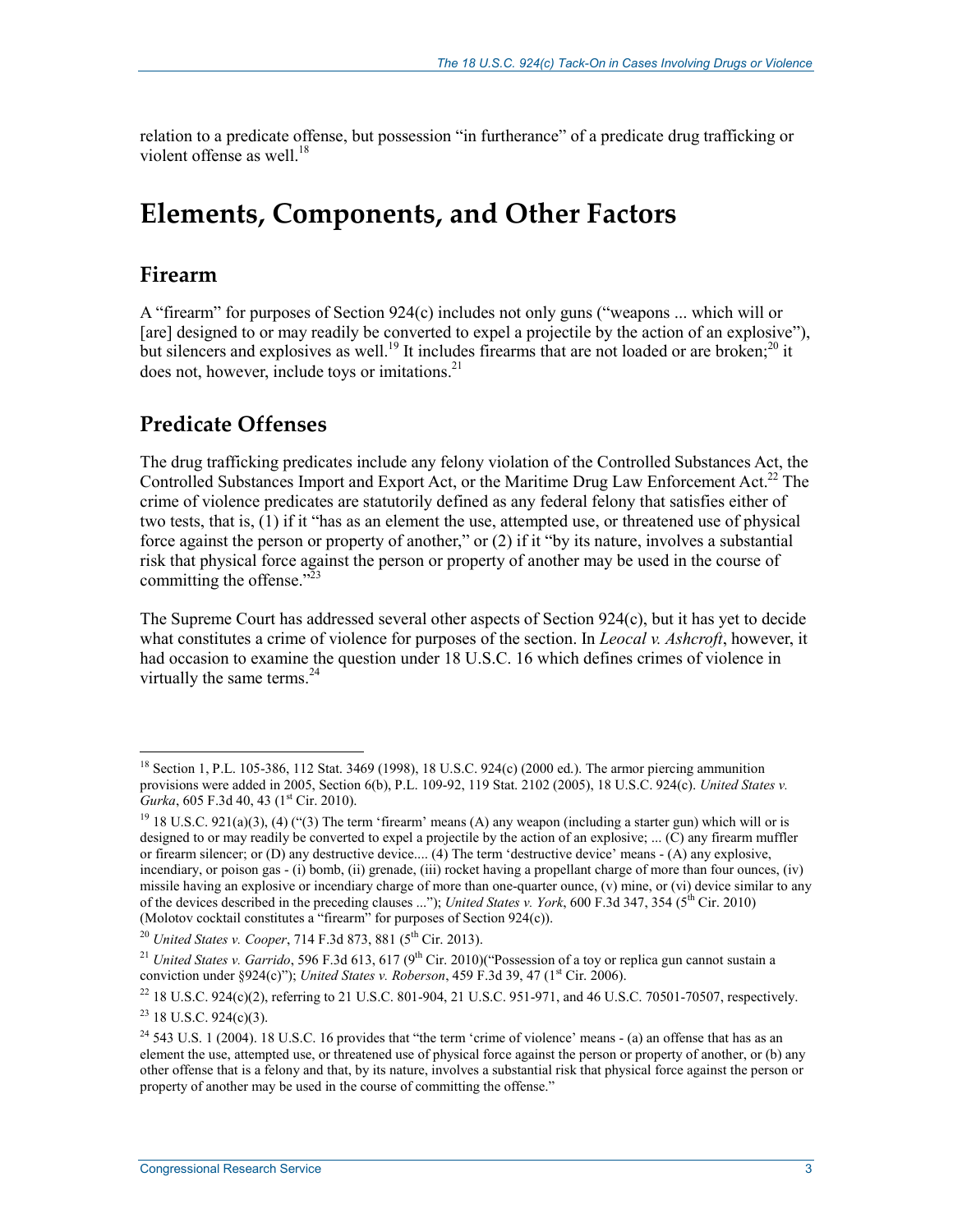There, it reasoned that the wording of the definition precluded its application to the crime of driving under the influence and causing injury. When the statute speaks of the element involving the "*use* ... of physical force against the person or property of another"—as both Sections 16 and 924(c)(3) do—it means "a higher degree of intent than negligent or merely accidental conduct."<sup>25</sup> When, like Sections 16 and  $924(c)(3)$ , it speaks of a "risk that physical force against the person or property of another may be used in the course of committing the offense," it means the "risk that the use of physical force against another might be *required* in committing the offense," not the risk that physical force might inadvertently or negligently be visited upon another.<sup>26</sup> "The ordinary meaning of this term [(the use of physical force)] ... 'calls to mind a tradition of crimes that involve the possibility of more closely related, *active* violence"").<sup>27</sup>

The circuit courts have found a wide range of federal crimes fit the definition.<sup>28</sup> One has used the *Leocal* tests to reconcile the conflicting views in other circuits and decide that firearm possession offenses are not crimes of violence for purposes of Section  $924(c)$ <sup>29</sup>

<sup>&</sup>lt;sup>25</sup> *Leocal v. Ashcroft*, 543 U.S. 1, 9 (2004)(emphasis added).

<sup>&</sup>lt;sup>26</sup> *Id.* at 10 (emphasis added)(quoting, *United States v. Doe*, 960 F.2d 221, 225 (1<sup>st</sup> Cir. 1992) ("The reckless disregard in §16 relates not to the general conduct or to the possibility that harm will result from a person's conduct, but to the risk that the use of physical force against another might be *required* in committing a crime.... The ordinary meaning of this term ... 'calls to mind a tradition of crimes that involve the possibility of more closely related, *active* violence'"). <sup>27</sup> *Id.* 

<sup>&</sup>lt;sup>28</sup> *United States v. McGuire*, 706 F.3d 1333, 1336-338 (11<sup>th</sup> Cir. 2013)(attempting to disable an aircraft in flight)(18 U.S.C. 32(a)(1)); *United States v. Andrews*, 442 F.3d 996, 1002 (7<sup>th</sup> Cir. 2006)(bank robbery)(18 U.S.C. 2113); *United States v. Jones*, 418 F.3d 726, 729 (7th Cir. 2005)(attempted bank robbery)(18 U.S.C. 2113); *United States v. Green*, 521 F.3d 929, 932-33 (8th Cir. 2008)(kidnapping) (18 U.S.C. 1201); *United States v. Frye*, 489 F.3d 201, 208-209 (5th Cir. 2007)(carjacking)(18 U.S.C. 2119); *United States v. Munro*, 394 F.3d 865, 870-71 (10th Cir. 2005)(attempted seduction of a minor by computer)(18 U.S.C. 2422(b); *United States v. Acosta*, 470 F.3d 132, 135-36 (2d Cir. 2006)(deprivation of civil rights under color of law resulting in injury or involving a dangerous weapon (statutory sentencing factors)(18 U.S.C. 242); *United States v. Pospisil*, 186 F.3d 1023, 1031 (8th Cir. 1999)(interfering with fair housing rights)(42 U.S.C. 3631); *United States v. Acosta*, 470 F.3d at 136-37(conspiracy to oppress the enjoyment of civil rights)(18 U.S.C. 241); *United States v. Turner*, 501 F.3d 59, 67-68 (1st Cir. 2007)(Hobbs Act conspiracy)(18 U.S.C. 1951); *United States v. Desena*, 287 F.3d 170, 181 (2d Cir. 2002) )(conspiracy to assault in aid of racketeering) (18 U.S.C. 1959); *United States v. Khan*, 461 F.3d 477, 489-90 (4th Cir. 2006)(conspiracy to violate the Neutrality Act) (18 U.S.C. 960); *id.* at 490 (4th Cir. 2006)(conspiracy to provide material support to a terrorist organization)(18 U.S.C. 2339B); *United States v. Ayala*, 601 F.3d 256, 266-67 (4th Cir. 2010)(RICO conspiracy with 18 U.S.C. 1959 predicates), quoting *United States v. Elder*, 88 F.3d 127, 129 (2d Cir. 1996)("[A] conspiracy 'is itself a crime of violence when its objectives are violent crimes'"); *United States v. Ivezaj*, 568 F.3d 88, 95-96 (2d Cir. 2009)(RICO conspiracy with loan sharking and extortionate predicates); *United States v. Juvenile Male*, 118 F.3d 1344, 1350 (9<sup>th</sup> Cir. 1997)(RICO conspiracy with Hobbs Act predicates).

Section 924(c) applies overseas to the extent that there is extraterritorial jurisdiction over the predicate offense, *United States v. Shibin*, 722 F.3d 233, 246-47 (4th Cir. 2013); *United States v. Belfast*, 611 F.3d 783, 813-15 (11th Cir. 2010).

<sup>&</sup>lt;sup>29</sup> *United States v. Serafin*, 562 F.3d 1105, 1107-1116 (10<sup>th</sup> Cir. 2009)("[T]he danger from an unregistered shortbarreled rifle is inherent to its use, not merely in its possession. Although Serafin clearly disregarded the law by possessing an illegal short-barreled rifle, we must confine the scope of  $\S924(c)(3)(B)$  to active, violent crimes which pose a substantial risk that force may be used during the course of the offense"), citing among others *United States v. Hull*, 456 F.3d 133, 140 (3d Cir. 2006) (possession of an unregistered pipe bomb [included within the definition of firearm in 18 U.S.C. 921(a)(3), (4)] was not a crime of violence under 18 U.S.C. 16); *Henry v. Bureau of Immigration & Customs Enforcement*, 493 F.3d 303, 309 (3d Cir. 2007)(possession of an unregistered pipe bomb with the intent to use was a crime of violence under Section 16); *United States v. Jennings*, 195 F.3d 795, 798 (5th Cir. 1999)(possession of a pipe bomb [without reference to intent] was a crime of violence under Section 16).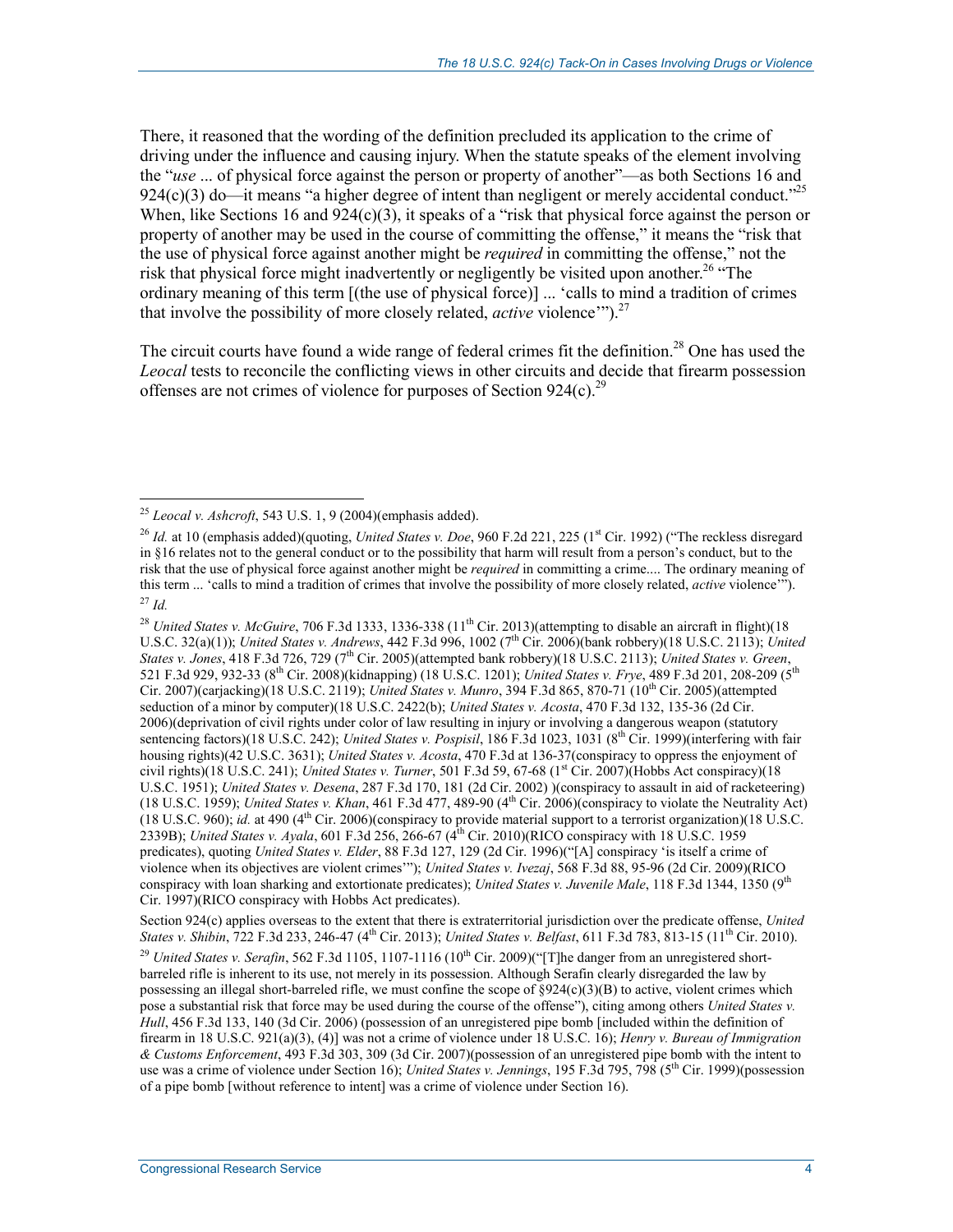### **Possession in Furtherance**

The possession prong of the offense requires that the defendant "(1) knowingly, (2) possessed a firearm, (3) in furtherance of any [federal] drug trafficking crime.<sup>330</sup> The "in furtherance" element compels the government to show some nexus between possession of a firearm and a predicate offense, that is, to show that the firearm furthered, advanced, moved forward, promoted, or in some way facilitated the predicate offense.<sup>31</sup> This requires more than proof of the presence of a firearm in the same location as the predicate offense.<sup>32</sup> Most circuits have identified specific factors that commonly allow a court to distinguish guilty possession from innocent "possession at the scene," particularly in a drug case, that is, "(1) type of drug activity [or violent crime] that is being conducted, (2) accessibility of the firearm, (3) the type of the weapon, (4) whether the possession is illegal, (5) whether the gun is loaded, (6) the proximity to the drugs or drug profits, and (7) the time and circumstances under which the gun is found."<sup>33</sup>

Although the Supreme Court has made it clear that acquiring a firearm in an illegal drug transaction does not constitute "use" in violation of Section  $924(c)$ ,<sup>34</sup> several of the circuits have found that such acquisition may constitute "possession in furtherance."35

## **Use or Carry**

1

The "use" outlawed in the use or carriage branch of Section 924(c) requires that a firearm be actively employed during and in relation to a predicate offense, that is, either a crime of violence

<sup>31</sup> *United States v. Renteria*, 720 F.3d 1245, 1255 (10th Cir. 2013); *United States v. Eller*, 670 F.3d 762, 765 (7th Cir. 2012); *United States v. Parish,* 606 F.3d 480, 490 (8<sup>th</sup> Cir. 2010); *United States v. Pena*, 586 F.3d 105, 113 (1<sup>st</sup> Cir. 2009); *United States v. Jeffers*, 570 F.3d 557, 565 (4th Cir. 2009); *United States v. London*, 568 F.3d 553, 559 (5th Cir. 2009); *United States v. Lopez-Garcia*, 565 F.3d 1306, 1322 (11th Cir. 2009).

<sup>34</sup> *Watson v. United States,* 552 U.S. 74 (2007).

<sup>&</sup>lt;sup>30</sup> *United States v. Brown*, F.3d  $\qquad$ ,  $(1^{st}$  Cir. June 27, 2013); *United States v. Perez*, 661 F.3d 568, 576  $(11^{th}$ Cir. 2011); *but see*, *United States v. Angilau*, 717 F.3d 781, 788 (10th Cir. 2013)("Thus, the elements of §924(c) are (1) using or carrying a firearm (2) during and in relation to (3) any federal crime of violence.... We need not decide whether some form of scienter is also a required element because it would not affect our analysis").

<sup>32</sup> *United States v. Renteria*, 720 F.3d at 1255; *United States v. Eller*, 670 F.3d at 765; *United States v. Pena*, 586 F.3d at 113; *United States v. Penney*, 576 F.3d 297, 315 (1<sup>st</sup> Cir. 2009).

<sup>&</sup>lt;sup>33</sup> *United States v. Renteria, 720 F.3d at 1255; see also, United States v. Brown, 715 F.3d 985, 993-94 (6<sup>th</sup> Cir. 2013); United States v. Gill*, 685 F.3d 606, 611 (6th Cir. 2012); *United States v. Johnson*, 677 F.3d 138, 143 (3d Cir. 2012); *United States v. Eller*, 670 F.3d at 766; *United States v. London*, 568 F.3d at 559; *United States v. Lopez-Garcia*, 565 F.3d at 1322; *United States v. Perry*, 560 F.3d 246, 254 (4th Cir. 2009); see also *United States v. Chavez*, 549 F.3d 119, 130 (2d Cir. 2008)(noting after quoting the factors that, "while no conviction would lie for a drug dealer's innocent possession of a firearm, ... a drug dealer may be punished under  $\S 924(c)(1)(A)$  where the charged weapon is readily accessible to protect drugs, drug proceeds, or the drug dealer himself"); but see *United States v. Hector*, 474 F.3d 1150,  $1157$  ( $9<sup>th</sup>$  Cir. 2007)(internal citations omitted)("Although the Fifth Circuit has developed a non-exclusive list of factors ... we have concluded that this approach is not particularly helpful in close cases.... In our most recent case addressing the 'in furtherance question,' we reiterated the importance of the factual inquiry. We declined once again to adopt a checklist approach to deciding this issue and held that it is the totality of the circumstances, coupled with a healthy dose of a jury's common sense when evaluating the facts in evidence, which will determine whether the evidence suffices to support a conviction").

<sup>&</sup>lt;sup>35</sup> United States v. Gurka, 605 F.3d 40, 44 (1<sup>st</sup> Cir. 2010)("We join the three circuits holding *Watson* does not affect the prong of 18 U.S.C. §924(c)(1)(A) concerned with 'possession in furtherance'), citing in accord, *United States v. Gardner*, 602 F.3d 97, 103 (2d Cir. 2010); *United States v. Mahan*, 586 F.3d 1185, 1189 (9th Cir. 2009); *see also*, *United States v. Miranda*, 666 F.3d 1280, 1282-284 (11th Cir. 2012); *United States v. Dickerson*, 705 F.3d 683, 688-90  $(7^{th}$  Cir. 2013).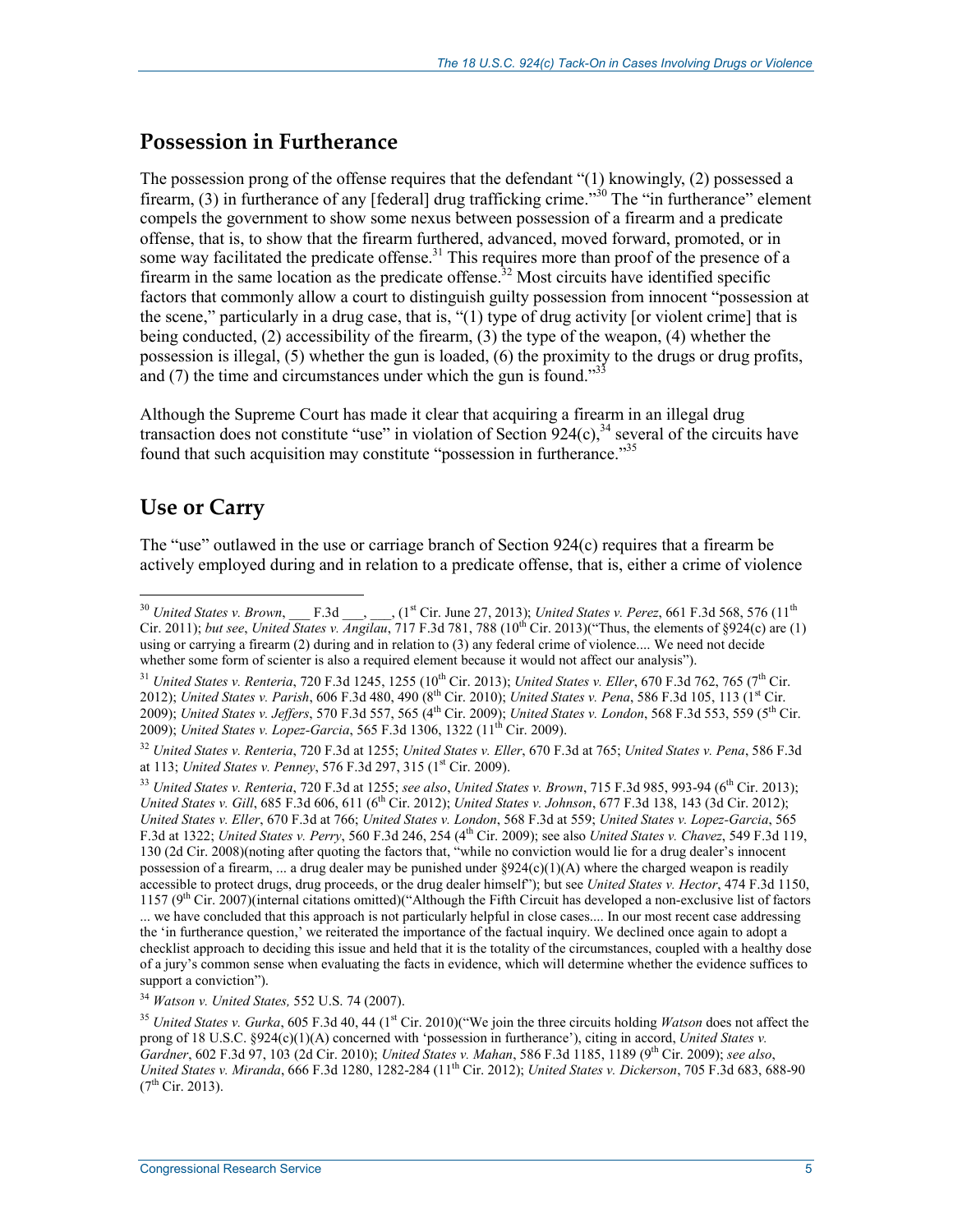or a drug trafficking offense.<sup>36</sup> A defendant "uses" a firearm during or in relation to a drug trafficking offense when he uses it to acquire drugs in a drug deal,  $37$  or when he uses it as collateral in a drug deal,  $38$  but not when he accepts a firearm in exchange for drugs in a drug deal.<sup>39</sup> The "carry[ing]" that the section outlaws encompasses instances when a firearm is carried on the defendant's person as well as when it is simply readily accessible in vehicle during and in relation to a predicate offense.<sup>40</sup>

A firearm is used or carried "during or in relation" to a predicate offense when it has "some purpose or effect with respect" to the predicate offense; "its presence or involvement cannot be the result of accident or coincidence.<sup> $\dot{A}$ 1</sup> The government must show that the availability of the firearm played an integral role in the predicate offense.<sup>42</sup>

## **Discharge and Brandish**

The basic five-year mandatory minimum penalty for using, carrying, or possessing a firearm in the course of a predicate offense becomes a seven-year mandatory minimum if a firearm was brandished during the course of the offense and becomes a 10-year mandatory minimum if a firearm was discharged during the course of the offense.<sup>43</sup> The discharge provision applies even if the firearm is discharged inadvertently.44 Whether a firearm is discharged or brandished is a question that after *Alleyne* must be presented to the jury and proven beyond a reasonable doubt.<sup>45</sup> A firearm is brandished for these purposes when (1) it is displayed or its presence made known (2) in order to intimidate another.<sup>46</sup> Intimidation is a necessary feature of brandishing, but it is no less present when the fear is induced by using the gun as a club rather than merely displaying it.<sup>47</sup>

<sup>41</sup> *United States v. Mashek*, 606 F.3d 922, 930 (8th Cir. 2010), quoting *Smith v. United States*, 508 U.S. 223, 238 (1993); *United States v. Roberson*, 459 F.3d 39, 48 (1<sup>st</sup> Cir. 2006); *United States v. Combs,* 369 F.3d 925, 933 (6<sup>th</sup> Cir. 2004); *United States v. Williams*, 344 F.3d 365, 371 (3d Cir. 2003).

 $42$  *United States v. Burkley*, 513 F.3d 1183, 1189-190 ( $10^{th}$  Cir, 2008)("A firearm is carried during and in relation to the underlying crime when the defendant avails himself of the weapon and ... the weapon plays an integral role in the underlying offense.... Thus, the government must prove that the defendant intended the firearm to be available for use in the offense").

<sup>1</sup> <sup>36</sup> *Bailey v. United States*, 516 U.S. 137, 143 (1995); *United States v. Haynes*, 582 F.3d 686, 704 (7th Cir. 2009) ); *United States v. Combs,* 369 F.3d 925, 932 (6<sup>th</sup> Cir. 2004).

<sup>37</sup> *Smith v. United States*, 508 U.S. 223, 228 (1993); *Bailey v. United States,* 516 U.S. 137, 148 (1995).

<sup>38</sup> *United States v. Cox*, 324 F.3d 77, 82 (2d Cir. 2003).

<sup>39</sup> *Watson v. United States*, 552 U.S. at 78.

<sup>40</sup> *Muscarello v. United States,* 524 U.S. 125, 126 (1998)("The question before us is whether the phrase 'carries a firearm' is limited to the carrying of firearms on the person. We hold that it is not so limited. Rather, it also applies to a person who knowingly possesses and carries a firearm in a vehicle, including locked in a glove compartment or trunk of a car, which the person accompanies"); *United States v. Franklin*, 561 F.3d 398, 403 (5th Cir. 2009); *United States v. Winder*, 557 F.3d 1129, 1138-139 (10<sup>th</sup> Cir. 2009); *United States v. Robinson*, 390 F.3d 853, 878 (6<sup>th</sup> Cir. 2005); *United States v. Williams*, 344 F.3d 365, 370 (3d Cir. 2003).

 $43$  18 U.S.C. 924(c)(1)(A)(ii), (iii).

<sup>44</sup> *Dean v. United States*, 556 U.S. 568, 574 (2009).

<sup>45</sup> *Alleyne v. United States*, 133 S.Ct. 2151, 2163 (2013)("Because the finding of brandishing increased the penalty to which the defendant was subjected, it was an element, which had to be found by the jury beyond a reasonable doubt"). *Alleyne* overruled *Harris*, which had held that brandishing was a sentencing factor that might be entrusted to the judge to find by a preponderance of the evidence (*Harris v. United States*, 535 U.S. 545, 556 (2002)).

 $^{46}$  18 U.S.C. 924(c)(4)("For purposes of this subsection, the term 'brandish' means, with respect to a firearm, to display all or part of the firearm, or otherwise make the presence of the firearm known to another person, in order to intimidate (continued...)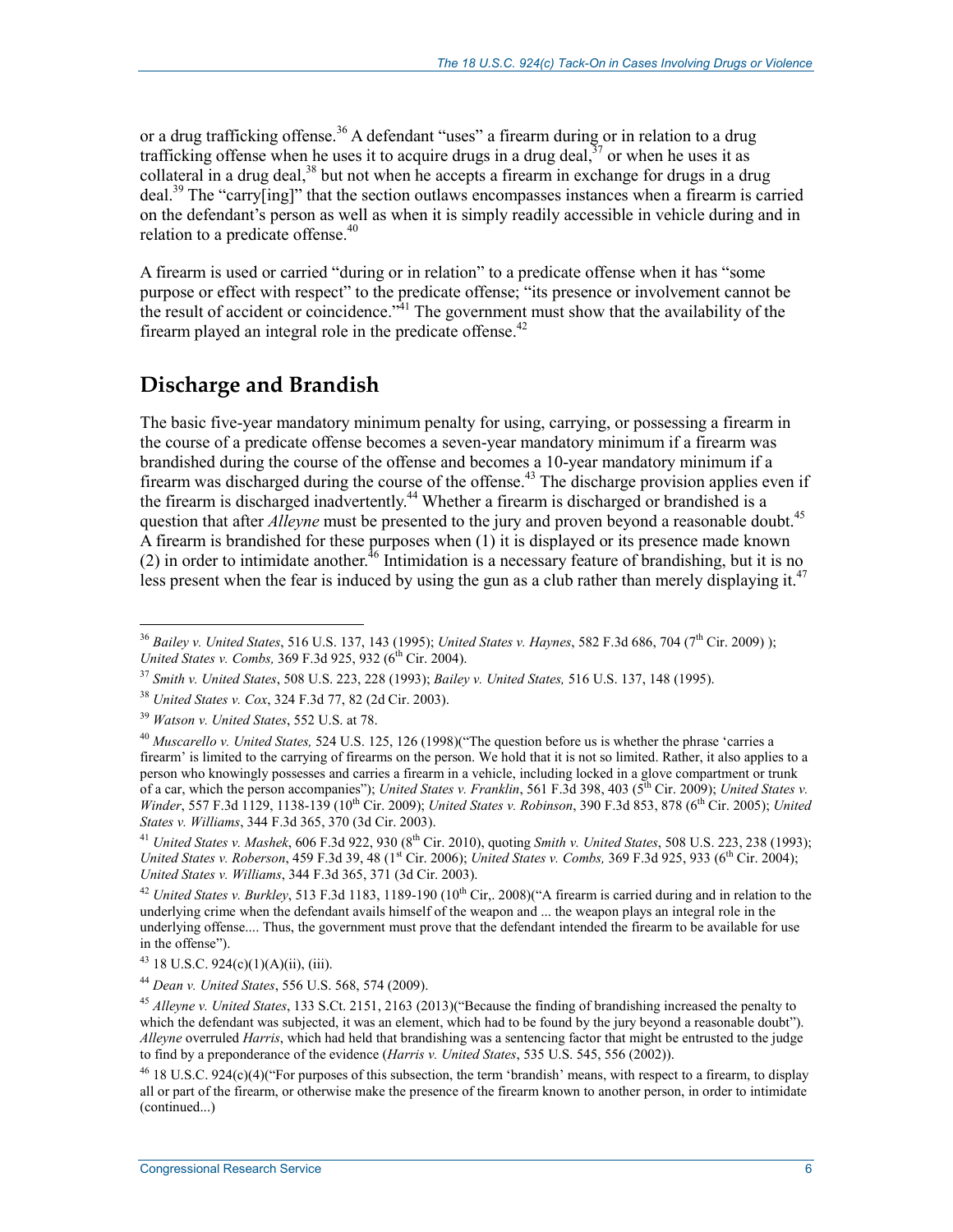## **Short Barrels, Semiautomatics, Machine Guns, and Bombs**

For some time, Section 924(c) consisted of a single long paragraph. When Congress added the "possession in furtherance" language, it parsed the section. Now, the general, brandish, and discharge mandatory penalties provisions appear in one part.<sup>48</sup> The provisions for offenses involving a short-barreled rifle or shotgun, a semiautomatic assault weapon, a silencer, a machinegun, or explosives appear in a second part.<sup>49</sup> The provisions for second and consequent convictions appear in a third part. $50$ 

The circuits are apparently divided over the question of whether the government must show that the defendant knew that the firearm at issue was of a particular type (i.e., short-barreled rifle or shotgun, machine gun, or bomb). $51$ 

Prior to the division, the Supreme Court had identified as an element of a separate offense (rather than a sentencing factor) the question of whether a machinegun was the firearm used during and in relation to a predicate offense.<sup>52</sup> Thereafter, it concluded that the division was a matter of style rather than substance. Thus, the answer remains the same—use of a short-barreled rifle, semiautomatic assault weapon, silencer, machine gun, or bomb is not a sentencing factor, but an element of a separate offense to be charged and proved to the jury beyond a reasonable doubt.<sup>53</sup> The question of whether a second or subsequent conviction has occurred, however, remains a sentencing factor.<sup>54</sup>

<sup>(...</sup>continued)

that person, regardless of whether the firearm is directly visible to that person"); *United States v. Carter*, 560 F.3d  $1107, 1114$  (9<sup>th</sup> Cir. 2009).

<sup>&</sup>lt;sup>47</sup> *United States v. Bowen*, 527 F.3d at 1075 (10<sup>th</sup> Cir. 2008).

<sup>&</sup>lt;sup>48</sup> 18 U.S.C. 924(c)(1)(emphasis added)("(A) Except to the extent that a greater minimum sentence is otherwise provided by this subsection or by any other provision of law, any person who, during and in relation to any crime of violence or drug trafficking crime (including a crime of violence or drug trafficking crime that provides for an enhanced punishment if committed by the use of a deadly or dangerous weapon or device) for which the person may be prosecuted in a court of the United States, uses or carries a firearm, or who, in furtherance of any such crime, possesses a firearm, shall, in addition to the punishment provided for such crime of violence or drug trafficking crime *- (i) be sentenced to a term of imprisonment of not less than 5 years; (ii) if the firearm is brandished, be sentenced to a term of imprisonment of not less than 7 years; and (iii) if the firearm is discharged, be sentenced to a term of imprisonment of not less than 10 years ...*").  $^{49}$  18 U.S.C. 924(c)(1)("... (B) If the firearm possessed by a person convicted of a violation of this subsection - (i) is a

short-barreled rifle, short-barreled shotgun, or semiautomatic assault weapon, the person shall be sentenced to a term of imprisonment of not less than 10 years; or (ii) is a machinegun or a destructive device, or is equipped with a firearm silencer or firearm muffler, the person shall be sentenced to a term of imprisonment of not less than 30 years ...").  $50$  18 U.S.C. 924(c)(1)("... (C) In the case of a second or subsequent conviction under this subsection, the person shall -

<sup>(</sup>i) be sentenced to a term of imprisonment of not less than 25 years; and (ii) if the firearm involved is a machinegun or a destructive device, or is equipped with a firearm silencer or firearm muffler, be sentenced to imprisonment for life").

<sup>51</sup> *United States v. Burwell*, 690 F.3d 500, 510-11 (D.C.Cir. 2012)(citing cases evidencing a split).

<sup>52</sup> *Castillo v. United States*, 530 U.S. 120, 121 (2000).

<sup>53</sup> *United States v. O'Brien*, 130 U.S. 2169, 2180 (2010).

<sup>54</sup> *United States v. Rivera-Rivera,* 555 F.3d 277, 291 (1st Cir. 2009); *United States v. Mejia*, 545 F.3d 179, 207-208 (2d Cir. 2008). This is true even after *Alleyne*, because the Court continues to recognize a recidivist exception to the *Apprendi* rule, *see, e.g*., *Alleyne v. United States*, 133 S.Ct. 2151, 2160 n.1 ("In *Almendarez-Torres v. United States*, 523 U.S. 224 (1998), we recognized a narrow exception to this general rule for the fact of a prior conviction. Because the parties do not contest that decision's vitality, we do not revisit it for purposes of our decision today").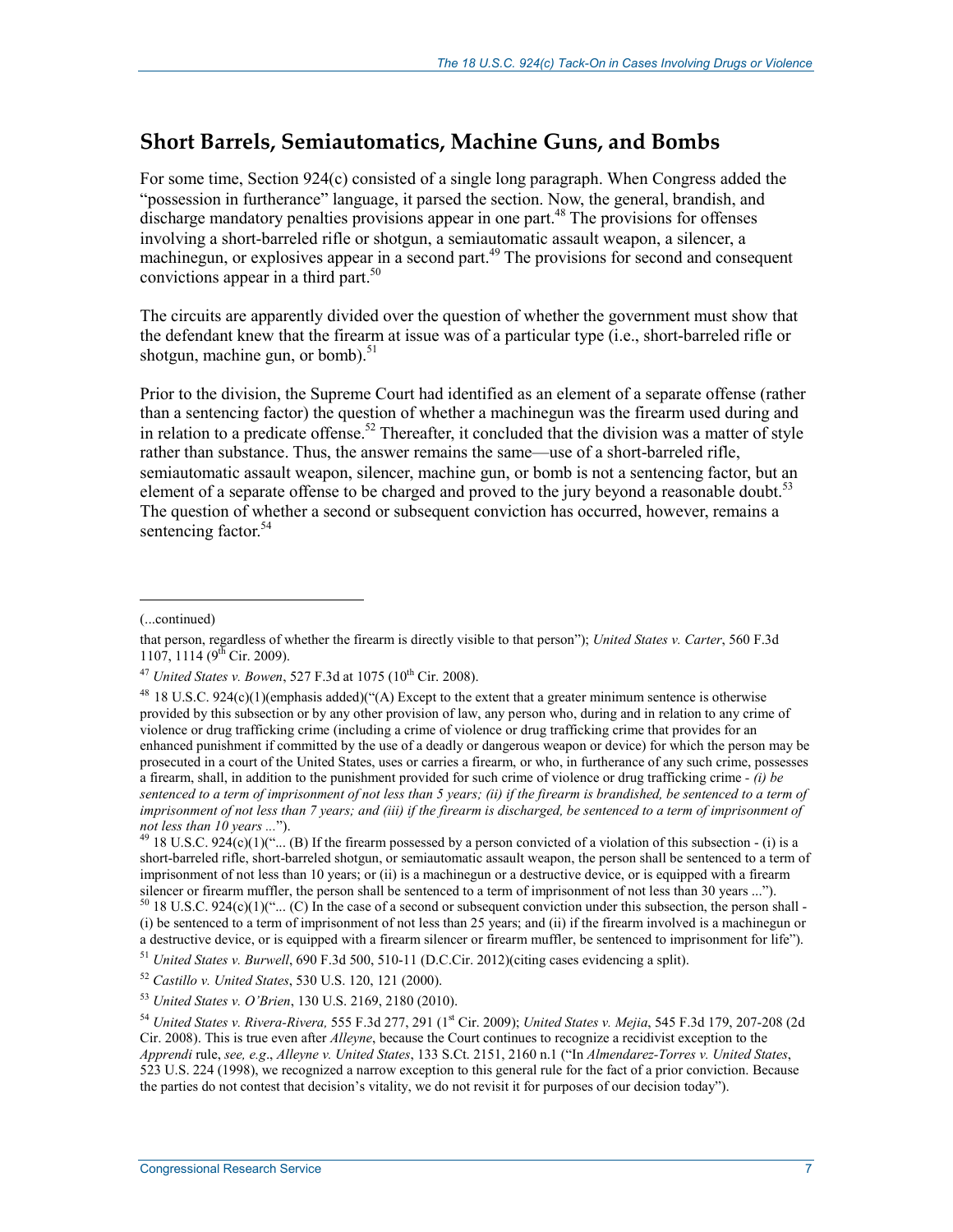## **Other Sentencing Considerations**

The penalties under Section 924(c) were once flat sentences, for example, the penalty for use of a firearm during the course of a predicate offense was a five-year term of imprisonment.<sup>55</sup> Now, they are simply mandatory minimums, each carrying an unspecified maximum term of life imprisonment.<sup>56</sup>

A court may not avoid the mandatory minimums called for in Section 924(c)(1) by imposing a probationary sentence,<sup>57</sup> or by ordering that a  $924(c)(1)$  minimum mandatory sentence be served concurrently with some other sentence.<sup>58</sup> Nor may a court mute the impact of a mandatory minimum sentence by artificially reducing the sentence for the predicate offense.<sup>59</sup>

If a criminal episode involves more than one predicate offense, more than one violation of Section 924(c) may be punished.<sup>60</sup> Moreover, the second or subsequent convictions which trigger enhanced mandatory minimum penalties need not be the product of separate trials, but may be part of the same verdict. Thus, a defendant charged and convicted in a single trial on several counts may be subject to multiple, consecutive, mandatory minimum terms of imprisonment.<sup>61</sup>

<sup>60</sup> *United States v. Sandstrom*, 594 F.3d 634, 658 (8<sup>th</sup> Cir. 2010)("... [M]ultiple underlying offenses support multiple §924(c) convictions"); *United States v. Catalan-Roman*, 585 F.3d 453, 472 (1st Cir. 2009); *United States v. Penny*, 576 F.3d 297, 316 (6<sup>th</sup> Cir. 2009)("[W]hen two separate predicate offenses for triggering §924(c)(1) are charged and proved, a defendant may be convicted and sentenced for two separate crimes, even if both offenses were committed in the course of the same event"); *United States v. Looney*, 532 F.3d 392, 396 ( $5<sup>th</sup>$  Cir. 2008).

<sup>61</sup> *Deal v. United States*, 508 U.S. 129, 132 (1993); *United States v. Washington,* 714 F.3d 962, 969-70 (6th Cir. 2013)(noting, however, that the stacking should be governed by the rule of lenity, so that, for example, the 25-year mandatory minimums for second offenses should be stacked starting with a seven-year brandishing sentence rather than a 10-year discharge sentence); *see also*, *United States v. Robles*, 709 F.3d 98, 101 (2d Cir. 2013)("[O]ur sister circuits have consistently upheld sentences imposing consecutive mandatory minimum terms for multiple §924(c) convictions in the same proceeding.... We agree with our sister circuits"); *United States v. Phaknikone*, 605 F.3d 1099, 1101, 1111- 112 ( $11<sup>th</sup>$  Cir. 2010)(the defendant was charged with, and convicted for, a string of 15 armed bank robberies for which he received a sentenced of 2005 months (167 years); the court observed that, "Phaknikone also argues that, because each count under section 924 was charged in a single indictment, the district court erroneously applied the higher mandatory minimum of 25 years of imprisonment for second or subsequent conviction, 18 U.S.C. §924(c)(1)(C), to six of his seven convictions. We long ago rejected this argument"); *United States v. Beltran-Moreno*, 556 F.3d 913, 915  $(9<sup>th</sup> Cir. 2009)'$  ("In this case, the defendants pled guilty to various drug offenses that, taken together, imposed a mandatory minimum sentence of ten years. They also pled guilty to two §9254(c) charges, the first of which required a mandatory minimum sentence of five years and the second of which required an additional sentenced of twenty-five years. Because the statute does not allow any of these sentences to run concurrently, the mandatory minimum sentence for both defendants is forty years in prison"); *United States v. Watkins*, 509 F.3d 277, 282 (6<sup>th</sup> Cir. 2007) ("Finally, the district court sentenced Watkins to an additional 7 years for brandishing a firearm during the first robbery, in violation of 18 U.S.C. §924(c), and to 25 years for each count of using or brandishing a firearm during the other five robberies. The length of the firearm sentences are predetermined by  $\frac{8924(c)(1)(C)(i)}{i}$ . Pursuant to  $\frac{8924(c)(1(D)(ii)}{i}$ , the court then (continued...)

<sup>1</sup> 55 18 U.S.C. 924(c)(1976 ed.).

<sup>56</sup> *United States v. Shabazz*, 564 F.3d 280, 289 (3d Cir. 2009), citing in accord *United States v. Johnson*, 507 F.3d 793, 798 (2d Cir. 2007); *United States v. Dare*, 425 F.3d 634, 642 (9th Cir. 2005); *United States v. Avery*, 295 F.3d 1158, 1170 (10th Cir. 2002); *United States v. Cristobal*, 293 F.3d 134, 147 (4th Cir. 2002); *United States v. Sandoval*, 241 F.3d 549, 551 (7th Cir. 2001); *United States v. Pounds*, 230 F.3d 1317, 1319 (11th Cir. 2000); *United States v. Silas*, 227 F.3d 244, 246 (5th Cir. 2000).

 $57$  18 U.S.C. 924(c)(1)(D)(i).

<sup>58 18</sup> U.S.C. 924(c)(1)(D)(ii).

<sup>59</sup> *United States v. Chavez*, 549 F.3d 119, 135 (2d Cir. 2008); *United States v. Hatcher*, 501 F.3d 931, 933 (8th Cir. 2007); *United States v. Franklin*, 499 F.3d 578, 584-85 (6th Cir. 2007); *United States v. Roberson*, 474 F.3d 432, 436  $(7^{th}$  Cir. 2007).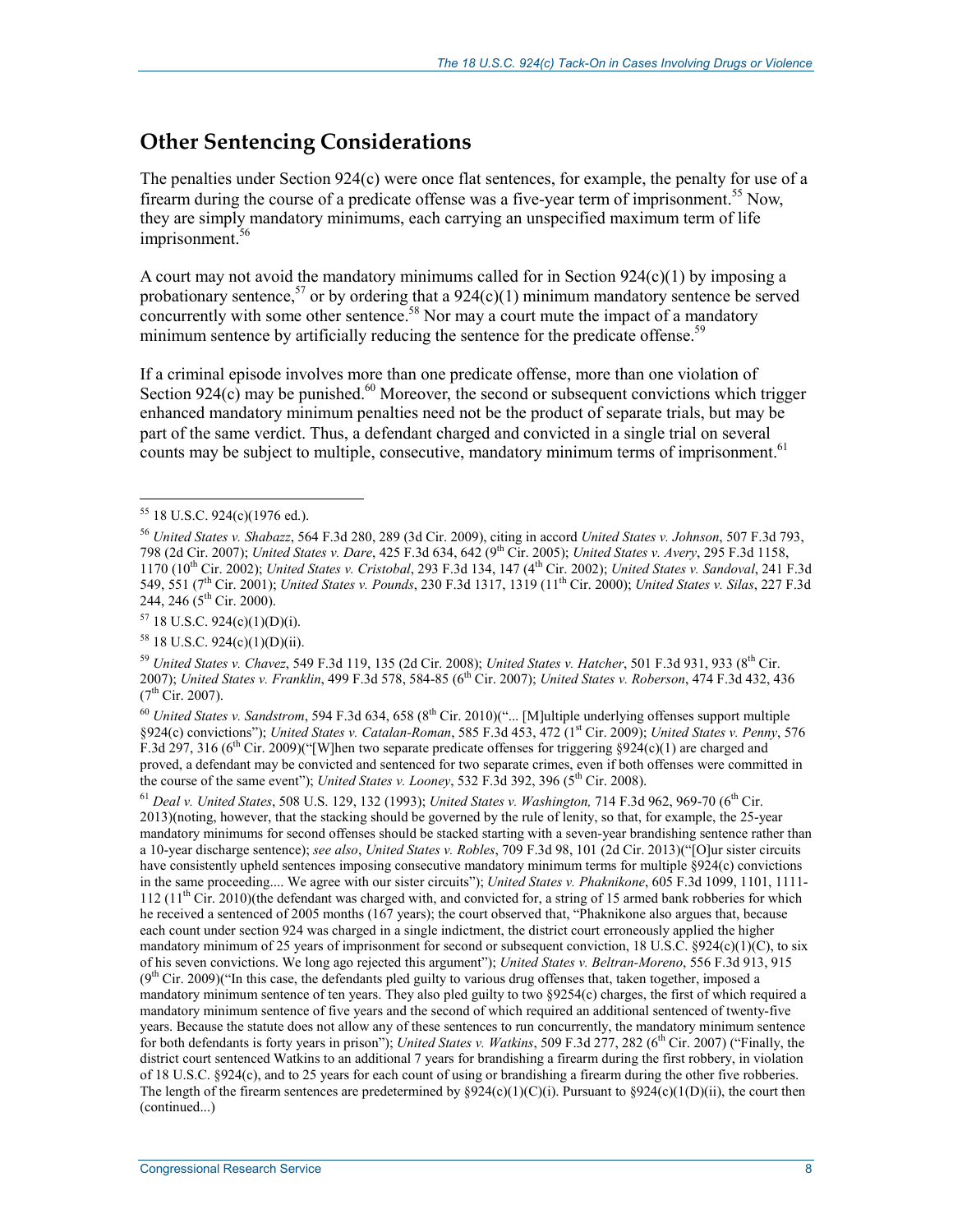A number of defendants have sought refuge in the clause of Section 924(c) which introduces the section's mandatory minimum penalties with an exception: "[e]xcept to the extent that a greater minimum sentence is otherwise provided by this subsection or by any other provision of law." Defendants at one time argued that the mandatory minimums of Section 924(c) become inapplicable, if they are subject to a higher mandatory minimum under the predicate drug trafficking offense under the Armed Career Criminal Act (18 U.S.C. 924(e)), or some other provision of law.62 The Supreme Court rejected the argument in *Abbott*. 63 The clause means that the standard five-year minimum applies except in cases where the facts trigger one of Section 924(c)'s higher minimums.  $64$ 

## **Section 924(c) and the Sentencing Guidelines**

The mandatory minimums of Section 924(c) each carry a maximum of life imprisonment. A defendant's sentencing between the minimum and maximum is a matter that begins with the Sentencing Guidelines. The Sentencing Guidelines were once binding on federal district courts.<sup>65</sup> They are now advisory, but remain the starting point for all federal sentencing.<sup>66</sup> Section 2K2.4 of the Guidelines declares that unless the defendant qualifies as a career offender, the sentence for a violation of Section 924(c) shall be the minimum called for there. The offense level adjustments in chapter 3 (victim vulnerability, role in the offense, abuse of trust/use of special skill, multiple counts, acceptable of responsibility) do not apply in such cases.  $67$ 

In the case of career offenders, Section 4B1.1(c) of the Guidelines supplies the operable provisions.<sup>68</sup> A career offender for these purposes is a defendant who has at least two prior state or federal felony convictions for a crime of violence or a drug trafficking offense.<sup>69</sup> The Guideline sentence for a career offender convicted of violating Section 924(c) varies according to whether he is convicted of Section 924(c) alone and whether the court awards an acceptance of responsibility reduction (the adjustment under chapter 3 are otherwise inapplicable).

A career offender convicted of 924(c) alone is subject to a sentencing range of either: (1) 262-327 (months)(if given a 3 level responsibility reduction); (2) 292-365 (months) (if given a 2 level responsibility reduction); or (3) 360 (months)-life) (if given no responsibility reduction).<sup>70</sup> If the defendant is convicted of other offenses in addition to Section  $924(c)$ , his Guidelines sentence is

<sup>(...</sup>continued)

ordered that each of the §924(c) gun convictions run consecutively to the underlying offenses").

<sup>62</sup> *United States v. Almany*, 598 F.3d 238, 241-42 (6th Cir. 2010); *United States v. Whitley*, 529 F.3d 150, 153-56 (2d Cir. 2008).

<sup>63</sup> *Abbott v. United States*, 131 S.Ct. 18, 23 (2010).

<sup>64</sup> *Id*.; *United States v. Robles*, 709 F.3d 98, 100-101 (2d Cir. 2013).

 $65$  18 U.S.C. 3553(b)(1) (2000 ed.).

<sup>66</sup> *United States v. Booker*, 543 U.S. 220, 245 (2005); *Gall v. United States*, 552 U.S. 38, 49-50 (2007)("[A] district court should begin all sentencing proceedings by correctly calculating the applicable Guidelines range.... [A]fter giving both parties an opportunity to argue for whatever sentence they deem appropriate, the district judge should then consider all of the §3553(a) factors to determine whether they support the sentence requested by a party").

 $67$  U.S.S.G. §2K2.4(b), (c).

<sup>68</sup> U.S.S.G. §4B1.1(c).

<sup>&</sup>lt;sup>69</sup> U.S.S.G. §§4B1.1(c), 4B1.2(b), (c); *United States v. McFalls*, 592 F.3d 707, 712-17 (6<sup>th</sup> Cir. 2010).

<sup>70</sup> U.S.S.G §4B1.1(a), (c)(1), (c)(3); *United States v. Shabazz*, 564 F.3d 280, 288-89 (3d Cir. 2009).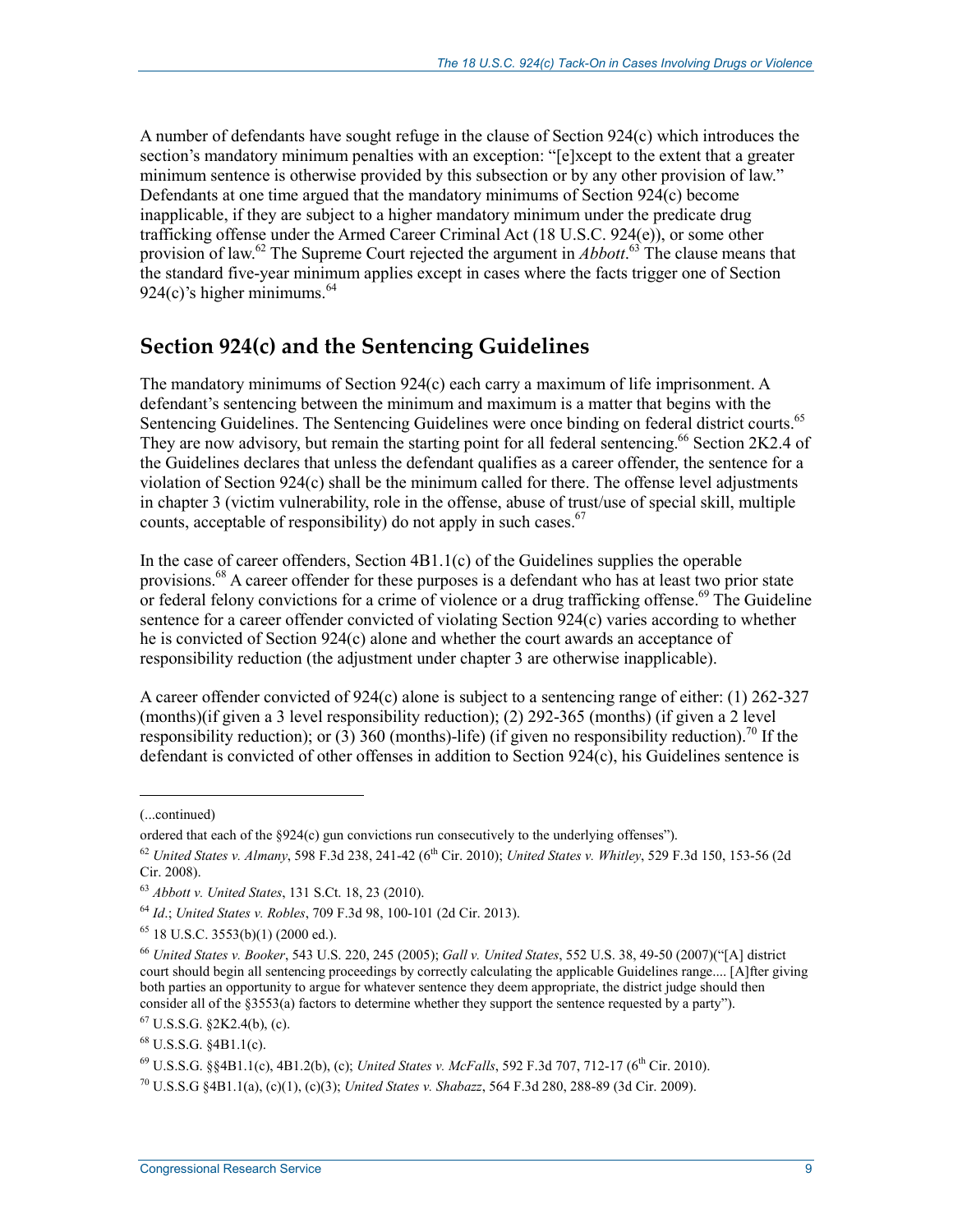the greater of (1) the Guideline sentence for those offenses with the 924(c) mandatory minimum tacked on, or  $(2)$  the Guideline sentence for a violation of 924(c) alone.<sup>7</sup>

The Guidelines themselves supply an example of how this last situation might play out:

The defendant is convicted of one count of violating 18 U.S.C. § 924(c) for possessing a firearm in furtherance of a drug trafficking offense (5 year mandatory minimum), and one count of violating 21 U.S.C.  $\frac{841(b)(1)(B)}{16}$  [(e.g., trafficking in 5-50 grams of crack cocaine)] (5 year mandatory minimum, 40 year statutory maximum). Applying subsection  $(c)(2)(A)$ , the court determines that the drug count (without regard to the 18 U.S.C. § 924(c) count) qualifies the defendant as a career offender under §4B1.1(a). Under §4B1.1(a), the otherwise applicable guideline range for the drug count is 188-235 months (using offense level 34 (because the statutory maximum for the drug count is 40 years), minus 3 levels for acceptance of responsibility, and criminal history category VI). The court adds 60 months (the minimum required by 18 U.S.C.  $\S$  924(c)) to the minimum and the maximum of that range, resulting in a guideline range of 248-295 months. Applying subsection  $(c)(2)(B)$  [(the Guideline sentence for conviction of §924(c) alone)], the court then determines the career offender guideline range from the table in subsection  $(c)(3)$  is 262-327 months. The range with the greatest minimum, 262-327 months, is used to impose the sentence in accordance with §5G1.2(e). U.S.S.G. §4B1.1, cmt, app. n.3(E).

After the court has determined the sentencing range under the Guidelines, it determines the defendant's sentence, taking into account the results of the Guidelines' calculation and the other factors referred to 18 U.S.C.  $3553(a)^{72}$ 

## **Armor Piercing Ammunition**

Section 924(c) has a separate provision which outlaws predicate crime-related use, carriage, or possession of armor piercing ammunition.<sup>73</sup> The provision, added in 2005, greatly resembles a

<sup>&</sup>lt;sup>71</sup> U.S.S.G §4B1.1(a), (c)(2), (c)(3).

 $72$  18 U.S.C. 3553(a)("The court shall impose a sentence sufficient, but not greater than necessary, to comply with the purposes set forth in paragraph (2) of this subsection. The court, in determining the particular sentence to be imposed, shall consider - (1) the nature and circumstances of the offense and the history and characteristics of the defendant; (2) the need for the sentence imposed - (A) to reflect the seriousness of the offense, to promote respect for the law, and to provide just punishment for the offense; (B) to afford adequate deterrence to criminal conduct; (C) to protect the public from further crimes of the defendant; and (D) to provide the defendant with needed educational or vocational training, medical care, or other correctional treatment in the most effective manner; (3) the kinds of sentences available; (4) the kinds of sentence and the sentencing range established for - (A) the applicable category of offense committed by the applicable category of defendant as set forth in the guidelines (i) issued by the Sentencing Commission pursuant to section 994(a)(1) of title 28, United States Code, subject to any amendments made to such guidelines by act of Congress (regardless of whether such amendments have yet to be incorporated by the Sentencing Commission into amendments issued under section 994(p) of title 28); and (ii) that, except as provided in section  $3742(g)$ , are in effect on the date the defendant is sentenced; or (B) in the case of a violation of probation or supervised release, the applicable guidelines or policy statements issued by the Sentencing Commission pursuant to section 994(a)(3) of title 28, United States Code, taking into account any amendments made to such guidelines or policy statements by act of Congress (regardless of whether such amendments have yet to be incorporated by the Sentencing Commission into amendments issued under section  $994(p)$  of title 28); (5) any pertinent policy statement  $-(A)$  issued by the Sentencing Commission pursuant to section 994(a)(2) of title 28, United States Code, subject to any amendments made to such policy statement by act of Congress (regardless of whether such amendments have yet to be incorporated by the Sentencing Commission into amendments issued under section 994(p) of title 28); and (B) that, except as provided in section  $3742(g)$ , is in effect on the date the defendant is sentenced. (6) the need to avoid unwarranted sentence disparities among defendants with similar records who have been found guilty of similar conduct; and (7) the need to provide restitution to any victims of the offense").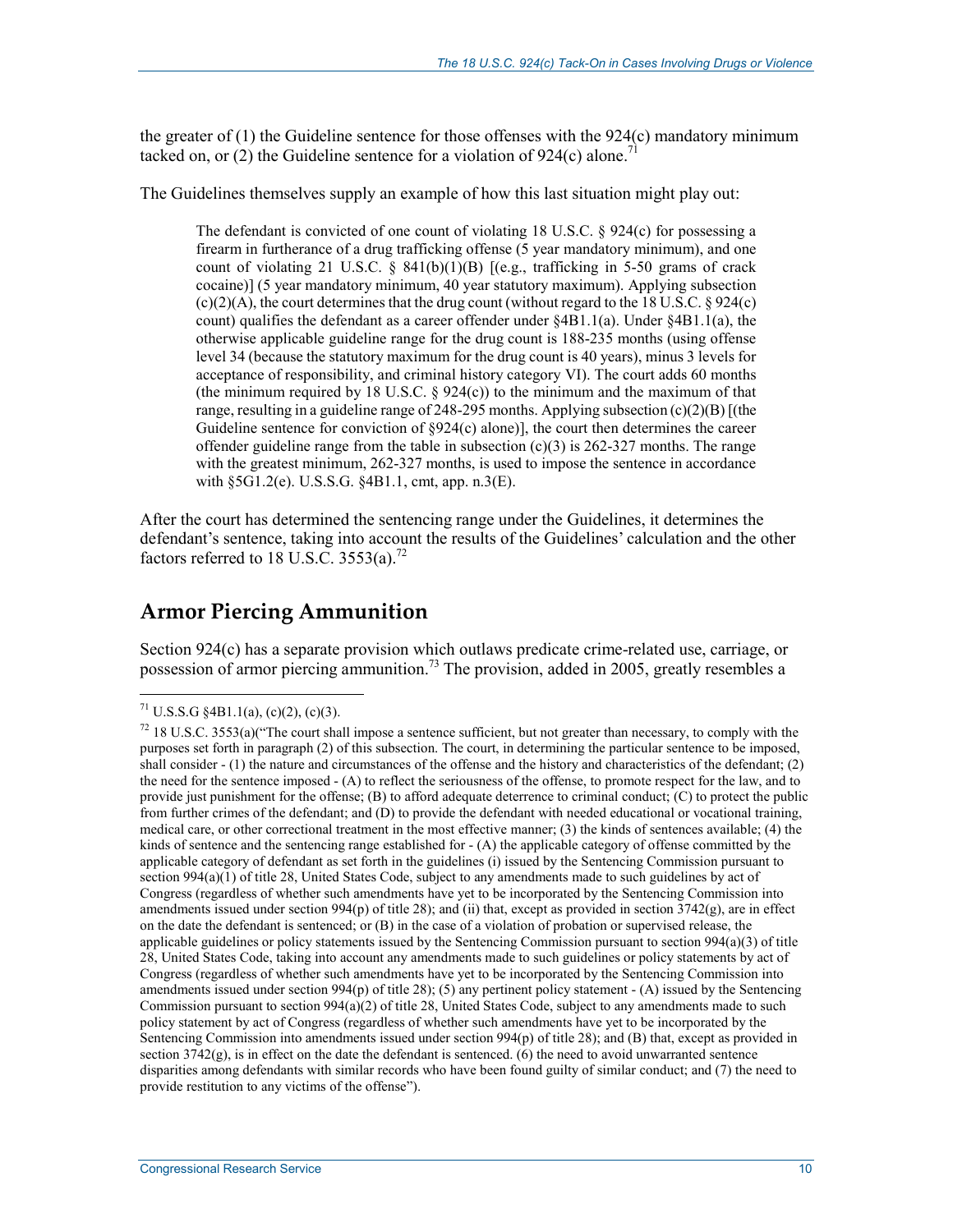pre-existing provision in 18 U.S.C. 929.<sup>74</sup> There are two significant differences. Section 924(c)(5) carries a 15-year mandatory minimum with special provisions if a death results from the commission of the offense. Section 929 carries a five-year mandatory minimum with no mention of death-resulting offenses. Yet Section 929 specifically excludes the possibility of probation or concurrent sentencing, while Section  $924(c)(5)$  makes no mention of either. Neither provision appears to have been prosecuted with any regularity.

## **Aiding, Abetting, and Conspiracy**

As a general rule, conspirators are liable for any foreseeable crimes committed by any of their coconspirators in furtherance of the conspiracy.<sup>75</sup> The rule applies when a defendant's coconspirator has committed a violation of Section 924(c).<sup>76</sup>

Under federal law, moreover, anyone who commands, counsels, aids, or abets the commission of a federal offense by another is punishable as though he had committed the crime himself, 18 U.S.C. 2.<sup>77</sup> Here too, the general proposition applies to Section 924(c). "[A] defendant is liable of

 $\overline{a}$ 

 "(b) Notwithstanding any other provision of law, the court shall not suspend the sentence of any person convicted of a violation of this section, nor place the person on probation, nor shall the terms of imprisonment run concurrently with any other terms of imprisonment, including that imposed for the crime in which the armor piercing ammunition was used or possessed").

<sup>75</sup> *Pinkerton v. United States*, 328 U.S. 640, 646 (1946); *Salinas v. United States*, 522 U.S. 52, 63 (1997).

<sup>76</sup> *United States v. Min*, 704 F.3d 314, 324 n.9 (4<sup>th</sup> Cir. 2013)("As members of the conspiracy, all of the defendants including Phun, were legally responsible for the possession of firearms, which was a reasonably foreseeable act by their coconspirators in furtherance of that conspiracy"); *United States v. Walker*, 673 F.3d 649, 655 (7th Cir. 2012); *United States v. Merlino,* 592 F.3d 22, 29 (1<sup>st</sup> Cir. 2010); *United States v. Carter*, 560 F.3d 1107, 1113 (9<sup>th</sup> Cir. 2009).

<sup>77</sup> *United States v. Bowen,* 527 F.3d 1065, 1078 (10<sup>th</sup> Cir. 2008)(internal citations omitted)("[A]iding and abetting liability allows a jury to hold an aider and abettor responsible for a substantive offense to the same extent as a principal, even though his act was not the cause of the substantive harm. Acts committed in furtherance of the commission of a crime by another constitute 'abetting'.... To be liable for aiding and abetting, a defendant must (1) willfully associate himself with the criminal venture, and (2) seek to make the venture succeed through some action of his own.... One need not participate in an important aspect of a crime to be liable as an aider and abettor; participation of 'relatively slight moment' is sufficient. Even mere 'words or gestures of encouragement' constitute affirmative acts capable of rendering one liable under this theory").

<sup>(...</sup>continued)

 $73$  18 U.S.C. 924(c)(5)("Except to the extent that a greater minimum sentence is otherwise provided under this subsection, or by any other provision of law, any person who, during and in relation to any crime of violence or drug trafficking crime (including a crime of violence or drug trafficking crime that provides for an enhanced punishment if committed by the use of a deadly or dangerous weapon or device) for which the person may be prosecuted in a court of the United States, uses or carries armor piercing ammunition, or who, in furtherance of any such crime, possesses armor piercing ammunition, shall, in addition to the punishment provided for such crime of violence or drug trafficking crime or conviction under this section - (A) be sentenced to a term of imprisonment of not less than 15 years; and (B) if death results from the use of such ammunition - (i) if the killing is murder (as defined in section 1111), be punished by death or sentenced to a term of imprisonment for any term of years or for life; and (ii) if the killing is manslaughter (as defined in section 1112), be punished as provided in section 1112").

 $74$  18 U.S.C. 929("(a)(1) Whoever, during and in relation to the commission of a crime of violence or drug trafficking crime (including a crime of violence or drug trafficking crime which provides for an enhanced punishment if committed by the use of a deadly or dangerous weapon or device) for which he may be prosecuted in a court of the United States, uses or carries a firearm and is in possession of armor piercing ammunition capable of being fired in that firearm, shall, in addition to the punishment provided for the commission of such crime of violence or drug trafficking crime be sentenced to a term of imprisonment for not less than five years. (2) For purposes of this subsection, the term "drug trafficking crime" means any felony punishable under the Controlled Substances Act (21 U.S.C. 801 et seq.), the Controlled Substances Import and Export Act (21 U.S.C. 951 et seq.), or chapter 705 of title 46.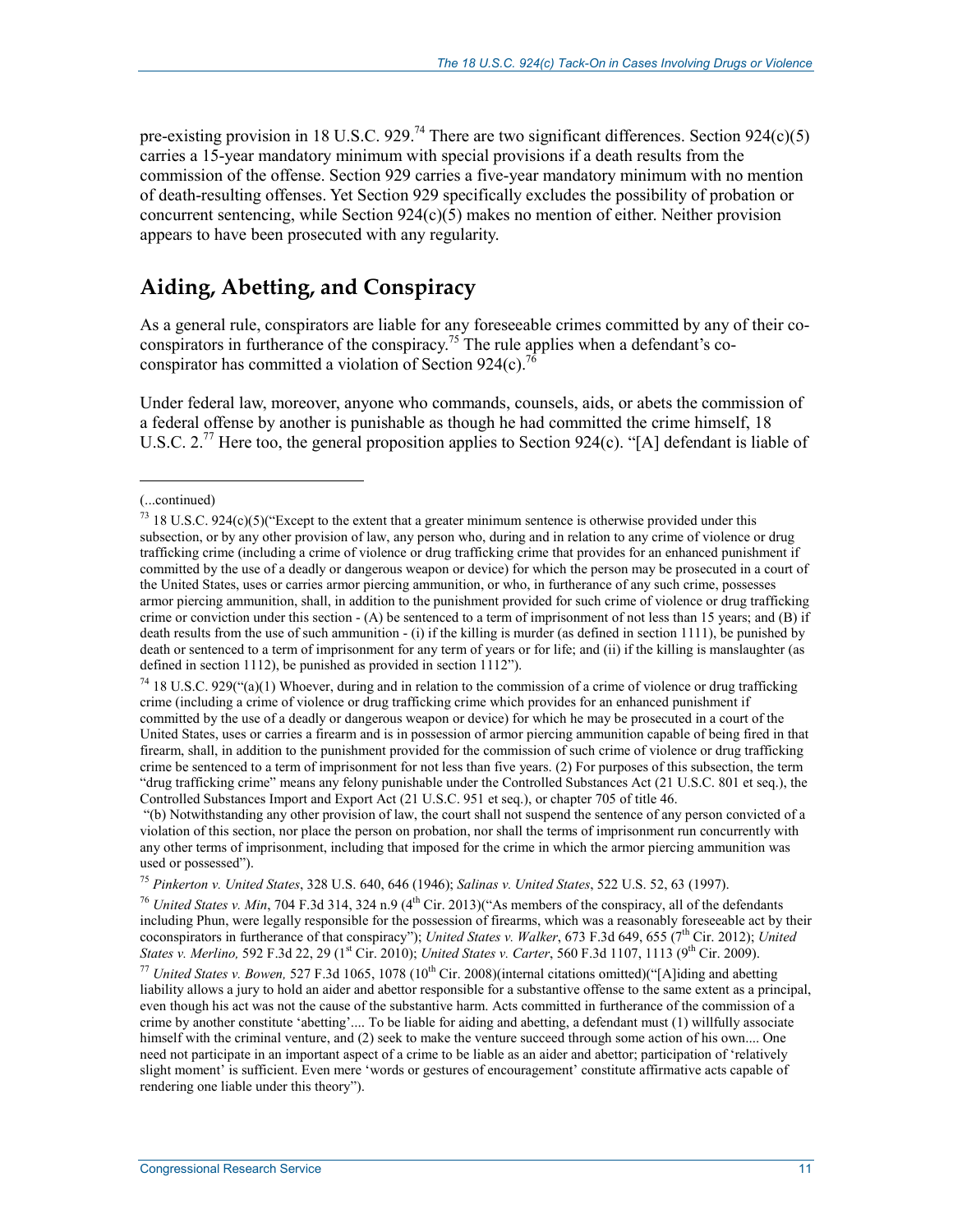aiding and abetting the use of a firearm during a crime of violence if he (1) knows his cohort used a firearm in the underlying crime, and (2) knowingly and actively participates in that underlying crime<sup>"78</sup>

## **Sentencing Commission Recommendations**

The Sentencing Commission's report on mandatory minimum sentences suggested several adjustments in Section 924(c):

#### *i. Amend the length of section 924(c) penalties*

Congress should consider amending the mandatory minimum penalties established at section 924(c), particularly the penalties for "second or subsequent" violations of the statute, to lesser terms. Section 924(c), for example, requires a 25-year mandatory minimum penalty for offenders convicted of a "second or subsequent" violation of the statute. Reducing the length of the mandatory minimum penalty would reduce the risk of excessive severity, permit the guidelines to better account for the variety of mitigating and aggravating factors that may be present in the particular case, and mitigate the inconsistencies in application produced by the severity of the existing mandatory minimum penalties.

#### *ii. Make section 924(c) a "true" recidivist statute*

Congress should consider amending section 924(c) so that the increased mandatory minimum penalties for a "second or subsequent" offense apply only to *prior* convictions. In those circumstances, the mandatory minimum penalties for multiple violations of section 924(c) charged in the same indictment would continue to apply consecutively, but would require significantly shorter sentences for offenders who do not have a prior conviction under section 924(c). This would reduce the potential for overly severe sentences for offenders who have not previously been convicted of an offense under section 924(c), and ameliorate some of the demographic impacts resulting from stacking.

#### *iii. Give discretion to impose concurrent sentences for multiple section 924(c) violations*

Congress should consider amending section 924(c) to give the sentencing court limited discretion to impose sentences for multiple violations of section 924(c) concurrently. Congress has recently used this approach in enacting the offense of aggravated identity theft and the accompanying mandatory penalty at 18 U.S.C. § 1028A. This limited discretion would provide the flexibility to impose sentences that appropriately reflect the gravity of the offense and reduce the risk that an offender will receive an excessively severe punishment.

<sup>78</sup> *Id. See also*, *United States v. Kirklin*, 727 F.3d 711, 714 (7th Cir. 2013); *United States v. Rosemond*, 695 F.3d 1151,  $(10<sup>th</sup>$  Cir. 2012)("Aiding and abetting in the use of a firearm during a crime of violence under 18 U.S.C. §924(c) requires proof that the defendant (1) knew his cohort used a firearm in the underlying crime and (2) knowingly and actively participated in that underlying crime"); *United States v. Figueroa-Cartagena*, 612 F.3d 69, 83-4 (1<sup>st</sup> Cir. 2010)("The indictment alleged that she aided and abetted Alberto and Gabriel in their use and carriage of a firearm during the carjacking. To secure a conviction on that count, the government had to prove that Neliza knew to a practical certainty that her confederates would carry or use a firearm and that she willingly took some step to facilitate the carrying or use"); *United States v. Gomez*, 580 F.3d 94, 104 (2d Cir. 2009).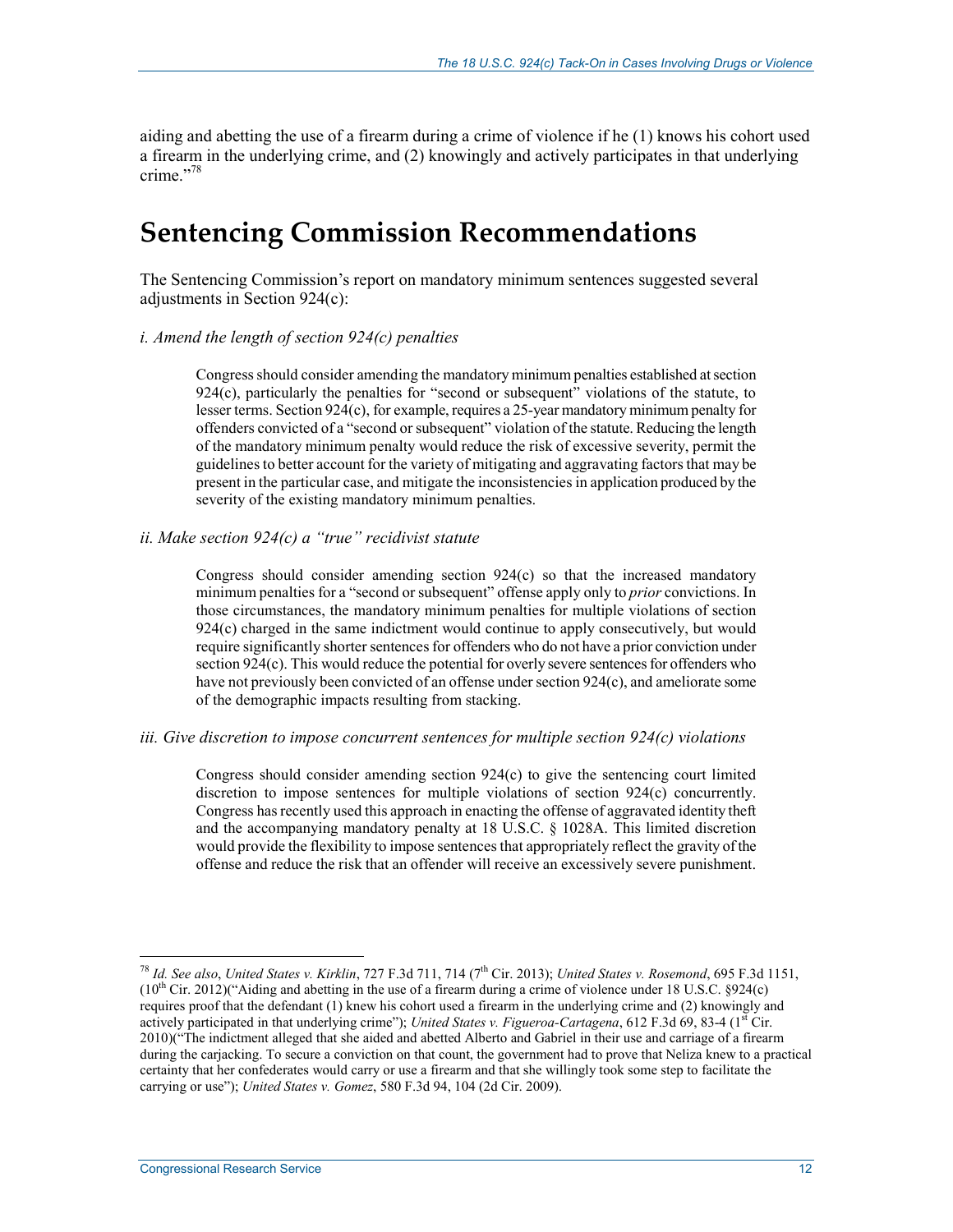#### *iv. Amend statutory definitions*

Congress should consider clarifying the statutory definitions of the underlying and predicate offenses that trigger mandatory minimum penalties under section 924(c) and the Armed Career Criminal Act to reduce the risk of inconsistent application and the litigation that those definitions have fostered. To further reduce the risk of inconsistent application, Congress also should consider more finely tailoring the definitions of the predicate offenses that trigger the Armed Career Criminal Act's mandatory minimum penalty.<sup>79</sup>

## **Constitutional Considerations**

Defendants have challenged the constitutionality of Section 924(c) and its application on a number of grounds including contentions that (1) the section is inconsistent with the Second Amendments right to bear arms; (2) the sentence imposed constituted a cruel and unusual punishment in violation of the Eighth Amendment; (3) the procedure used to implement its provisions was contrary to the Sixth Amendment right to trial by jury, and to the Fifth Amendment right to grand jury indictment; (4) imposition of the sanctions violated the prohibition against double jeopardy; (5) Congress lacked the legislative authority to enact the section; and (6) mandatory minimums intrude upon the judicial authority of federal judges in a manner contrary to the separation powers.

#### **Second Amendment**

A well regulated Militia, being necessary to the security of a free State, the right of the people to keep and bear Arms, shall not be infringed.<sup>80</sup>

The Supreme Court has explained that the Second Amendment confers an individual right to possess and carry weapons for the defense of his or her person, family, and home.<sup>81</sup> The Court has been quick to point out, however, that the right is not absolute. Without providing a full panoply of exceptions, it observed that the amendment permits such things as "longstanding prohibitions on the possession of firearms by felons and the mentally ill, [and] laws forbidding the carrying of firearms in sensitive places such as schools and government buildings, [and] laws imposing conditions and qualifications on the commercial sale of arms."<sup>82</sup> Consistent with this theme, the circuit courts have held that the Second Amendment cast no constitutional doubt upon Section  $924(c).^{83}$ 

<u>.</u>

<sup>83</sup> *United States v. Bryant*, 711 F.3d 364, 368-70 (2d Cir. 2013), citing in accord, *United States v. Potter*, 630 F.3d 1260, 1261 (9<sup>th</sup> Cir. 2011); and *United States v. Jackson*, 555 F.3d 635, 636 (7<sup>th</sup> Cir. 2009).

<sup>79</sup> *Commission Report II*, 364-65.

<sup>80</sup> U.S. Const. Amend. II.

<sup>81</sup> *District of Columbia v. Heller*, 554 U.S. 570, 628-29 (2008)(internal citations omitted)("The inherent right of selfdefense has been central to the Second Amendment right.... [Moreover,] [u]nder any of the standards of scrutiny that we have applied to enumerated constitutional rights, banning from the home [a handgun,] the most preferred firearm in the nation to keep and use for protection of one's home and family, would fail constitutional muster"); *see also*, *McDonald v. City of Chicago*, 130 S.Ct. 3020, 3044 (2010)("[T]he Second Amendment protects a personal right to keep and bear arms for lawful purposes, most notably for self-defense within the home").

<sup>82</sup> *District of Columbia v. Heller*, 554 U.S. at 626-27.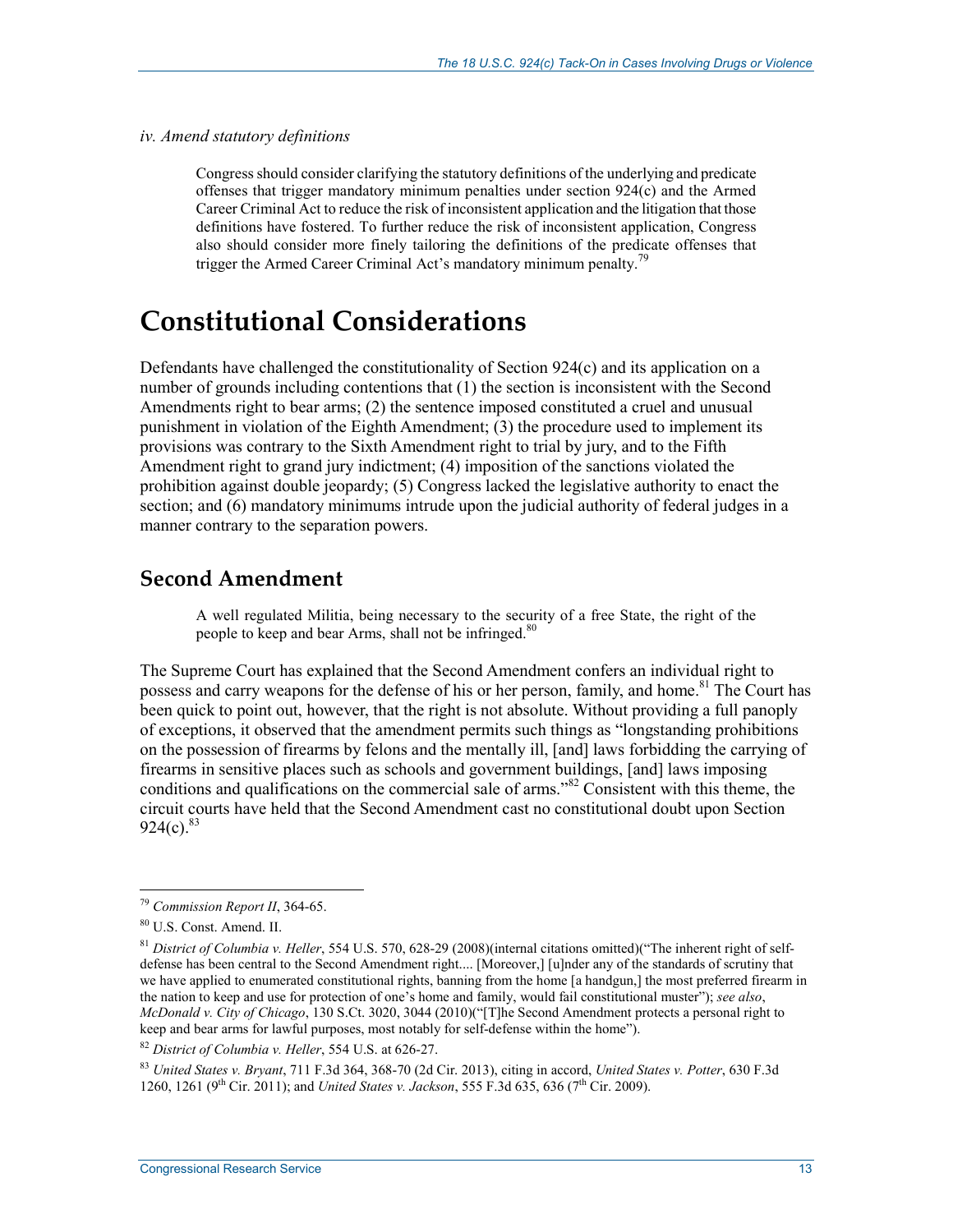## **Cruel and Unusual Punishment**

The Eighth Amendment provides in its entirety that "[e]xcessive bail shall not be required, nor excessive fines imposed, nor cruel and unusual punishments inflicted," U.S. Const. Amend. VIII. Until very recently, there has been little consensus on the Supreme Court regarding the most appropriate test to determine whether punishment in a noncapital case is cruel and unusual. That seems to have changed with *Graham v. Florida*,<sup>84</sup> when a majority of the court referred to one test for "length of term-of-years" cases and another for "categorical cases."

Contemporary Eighth Amendment jurisprudence begins with *Furman v. Georgia*. 85 There, a divided Supreme Court held that the Eighth Amendment, applicable to the states through the Fourteenth Amendment, precluded imposition of the death penalty under the procedures then common in most jurisdictions.<sup>86</sup> Thereafter, the Court's treatment of Eighth Amendment questions followed two paths—one for capital punishment cases and another for imprisonment cases. In the first of the imprisonment cases, *Rummel v. Estelle*, the Court rejected an Eighth Amendment challenge from a prisoner who had been sentenced under a state repeat offender statute to life imprisonment for the fraudulent use of the credit card.<sup>87</sup> Yet three years later in *Solem v. Helm*, the Court found contrary to Eighth Amendment proscriptions a state repeat offender statute which carried a mandatory term of life imprisonment.<sup>88</sup> The Court considered Helm's punishment far more severe than Rummel's, because Helm was ineligible for parole while Rummel would have been eligible in 12 years. $89$ 

The Court in *Solem* identified three factors to be considered in the Eighth Amendment assessment of punishment in a noncapital case: "(i) the gravity of the offense and the harshness of the penalty; (ii) the sentences imposed on the criminals in the same jurisdiction [for other crimes]; and (iii) the sentences imposed for commission of the same crime in other jurisdictions.<sup>"90</sup>

Then in *Harmelin v. Michigan*, a splintered Court rejected the Eighth Amendment challenge of a first time offender who had been sentenced to life imprisonment without parole following conviction on serious drug charges.<sup>91</sup> Two distinct theories converged to form the judgment of the Court. Two members of the Court, Justice Scalia and Chief Justice Rehnquist, rejected Harmelin's argument that his sentence was disproportionate to his crime because they saw no proportionality requirement in the Eighth Amendment noncapital cases.<sup>92</sup> Three others, Justices Kennedy,

<u>.</u>

 $84$  130 S.Ct. 2011 (2010).

<sup>85 408</sup> U.S. 238 (1972).

<sup>86</sup> Each of the nine Justices wrote a separate opinion in *Furman*, six offering various reasons for support of the per curiam opinion for the Court and three in dissent.

 $87,445$  U.S. 263, 265 (1980). Rummel had two earlier theft convictions involving relatively modest amounts, i.e., a forged check for \$28.36 and a scam involving \$120.75; the credit card conviction involved \$80 in goods and services, *id.* at 265-66.

<sup>&</sup>lt;sup>88</sup> 463 U.S. 277, 303 (1983). Helm, convicted for uttering a "no account" check for \$100, had six prior "nonviolent" felony convictions, *id.* at 279-80

<sup>89</sup> *Id.* at 303.

<sup>90</sup> *Id.* at 292.

 $91$  501 U.S. 957 (1991).

<sup>92</sup> *Id*. at 994.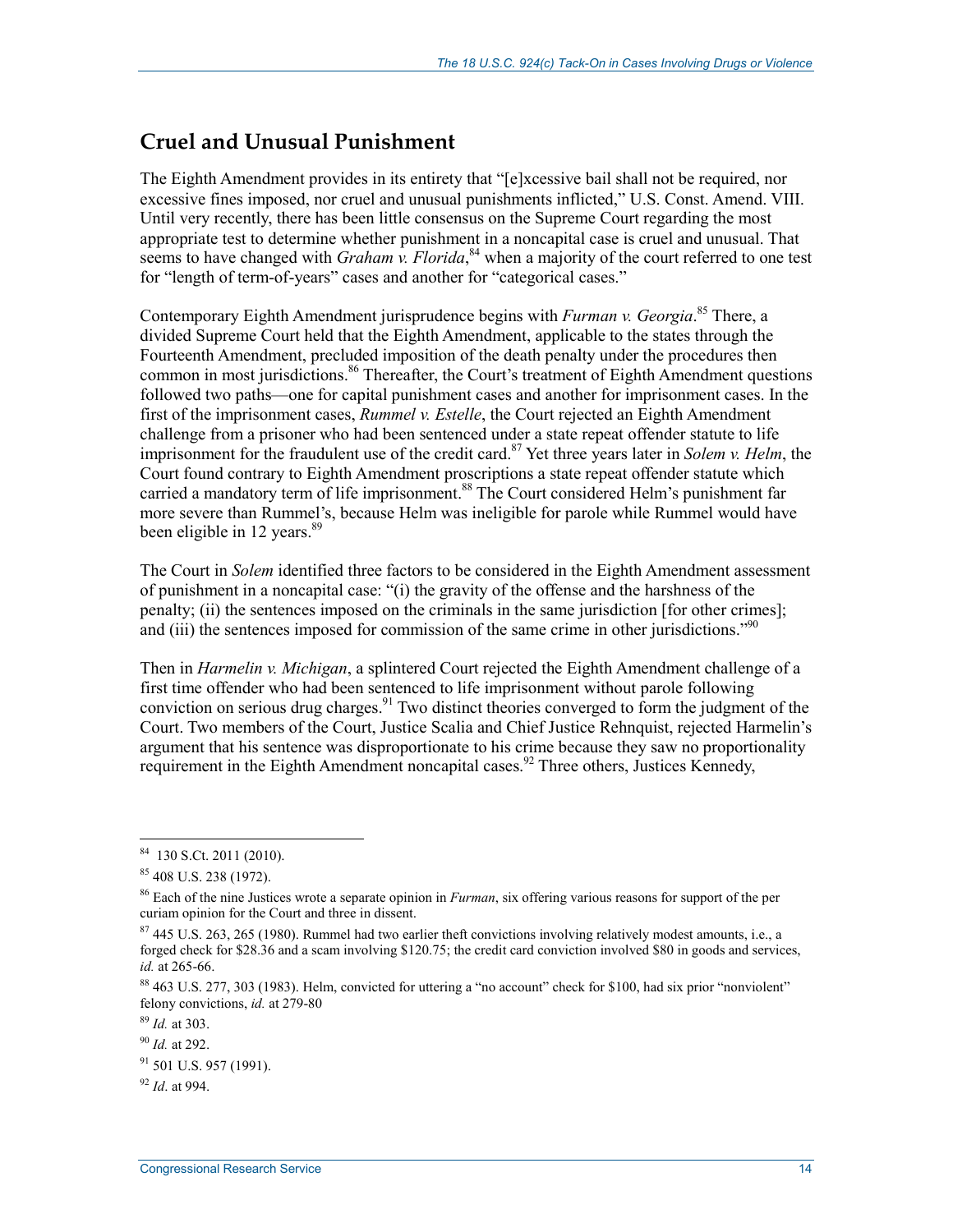O'Connor, and Souter, found the gravity of Harmelin's offense sufficient to satisfy the first factor of the *Solem* test and to dispense with the need to consider the other factors.<sup>93</sup>

The Court remained divided when it took up the next Eighth Amendment challenge to recidivist sentencing in *Ewing v. California*.<sup>94</sup> Three members of the Court, Chief Justice Rehnquist and Justices Kennedy and O'Connor, concluded that a sentence of imprisonment of from 25 years to life for a three-time offender convicted of theft was not unconstitutionally disproportionate.<sup>95</sup> Two others, Justices Scalia and Thomas, concurred in the judgment because neither believed that the Eighth Amendment proscribes disproportionate sentences.<sup>96</sup>

Proportionality is balance: the severity of the punishment weighted against gravity of the offense. Justice O'Connor's *Ewing* opinion indicates that certain of a defendant's individual circumstances, his criminal record for instance, enhance gravity of the offense. Other cases hold out the possibility that other individualistic circumstances, such as the defendant's mental capacity or maturity, may enhance the severity of the punishment. These cases also have their origin in the death penalty cases.

The first of these, *Atkins v. Virginia*, held that the Eighth Amendment barred execution of a mentally retarded defendant.<sup>97</sup> In the years leading up to *Atkins*, a substantial number of state legislatures in capital punishment states had banned execution of the mentally retarded.<sup>98</sup> Elsewhere, though permitted in law, the practice has been abandoned in fact.<sup> $\frac{59}{9}$ </sup> This, coupled with the fact that a want of defendant capacity undermines the normal expectations and justifications of the criminal justice system, marked execution of the mentally retarded as an Eighth Amendment impermissible excessive punishment.<sup>100</sup>

For much the same reason, the Court shortly thereafter in *Roper v. Simmons* declared that the Eighth Amendment prohibited imposing the death penalty for a crime committed as a juvenile.<sup>101</sup> Next, the Court carried the *Atkins-Roper* line of cases beyond the capital punishment realm. In *Graham v. Florida*, Justice Kennedy explained that "[t]he Court's cases addressing the proportionality of sentences fall within two general classifications. The first involves challenges to the length of term-of-years sentences given all the circumstances of a particular case. The second comprises cases in which the Court implements the proportionality standard by certain categorical restrictions on the death penalty."102 In the first line of cases, the *Solem-Harmelin-Ewing* line, the Court employs a proportionality standard, and "it has been difficult for the challenger to establish a lack of proportionality."<sup>103</sup>

1

<sup>95</sup> *Id.* at 30-31.

97 536 U.S. 304, 321 (2002).

<sup>93</sup> *Id*. at 1004.

 $94$  538 U.S. 11 (2003).

<sup>96</sup> *Id.* at 31, 32.

<sup>98</sup> *Id.* at 314-15.

<sup>99</sup> *Id*. at 315-16.

<sup>&</sup>lt;sup>100</sup> *Id.* at 321 ("Construing and applying the Eighth Amendment in the light of our 'evolving standards of decency,' we therefore conclude that such punishment is excessive and that the Constitution 'places a substantial restriction on the State's power to take the life<sup>3</sup> of a mentally retarded offender").

<sup>101 543</sup> U.S. 551, 564-78.

<sup>102 130</sup> S.Ct. 2011, 2021 (2010).

<sup>103</sup> *Id*.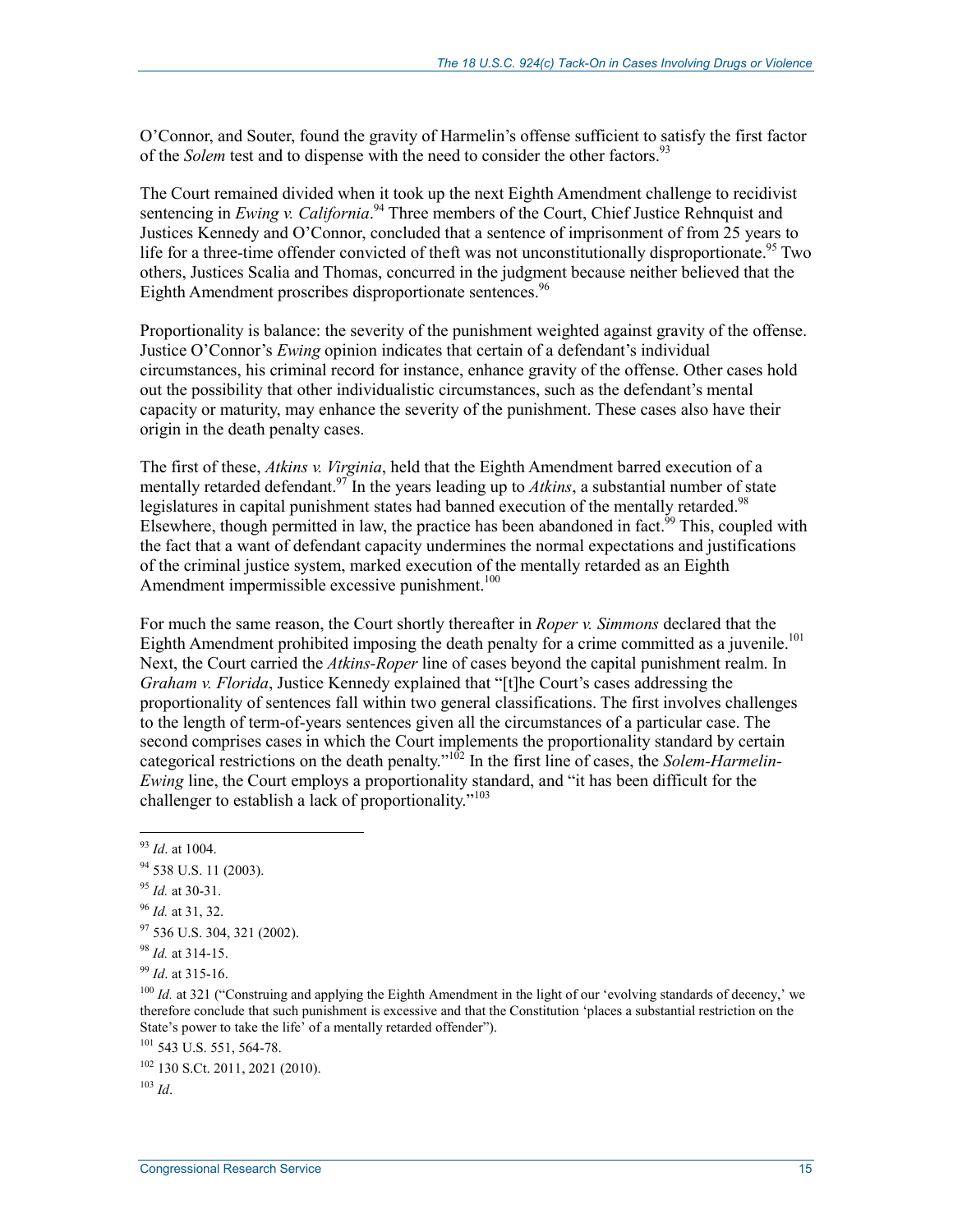In the second line of cases, the *Atkins-Roper* line, *Graham* recognized a two-step approach used when the challenge is based on a characteristic of the defendant, such as his mental capacity as in *Atkins* or his age as in *Roper*. 104 First, the Court "considers 'objective indicia of society's standards, as expressed in legislative enactments and state practice' to determine whether there is a national consensus against the sentencing practice at issue."105 Second, "guided by 'the standards elaborated by controlling precedents and by the Court's own understanding and interpretation of the Eighth Amendment's text, history, meaning, and purpose,' the Court must determine in the exercise of its own independent judgment whether the punishment in question violates the Constitution."106

Graham challenged his sentence of life imprisonment without the possibility of parole imposed for the commission of a nonhomicide, armed robbery, committed while a child. Using this *Atkins-Roper* approach, the Court concluded that the Eighth Amendment precluded Graham's sentence. It carried that logic forward in *Miller v. Alabama*. 107 The *Miller* defendants had been convicted of capital murder committed while juveniles and had been sentenced to life imprisonment without the possibility of parole.<sup>108</sup> That the Eighth Amendment does not permit, the Court held.<sup>109</sup> The *Miller* sentencing procedures suffered from two previously identified constitutional defects. First, they barred consideration of the mitigating impact of the defendant's age:

By removing youth from the balance—by subjecting a juvenile to the same life-withoutparole sentence applicable to an adult—these laws prohibit a sentencing authority from assessing whether the law's harshest term of imprisonment proportionately punishes a juvenile offender. That contravenes *Graham's* (also *Roper's*) foundational principle: that imposition of a State's most severe penalties on juvenile offenders cannot proceed as though they were not children. $110$ 

Second, the procedure not only failed to account for a paramount culpability-reducing factor, but it also failed to account for the severity of the sentence when imposed upon a child:

*Graham* makes plain these mandatory schemes' defects in another way: by likening lifewithout-parole sentences imposed on juveniles to the death penalty itself. Life-withoutparole terms, the Court wrote, share some characteristics with death sentences that are shared by no other sentences. Imprisoning an offender until he dies alters the remainder of his life by a forfeiture that is irrevocable. And this lengthiest possible incarceration is an especially harsh punishment for a juvenile because he will almost inevitably serve more years and a greater percentage of his life in prison than an adult offender. The penalty when imposed on a teenager, as compared with an older person, is therefore the same in name only. All of that suggested a distinctive set of legal rules: In part because we viewed this ultimate penalty for juveniles as akin to the death penalty, we treated it similarly to that most severe punishment.<sup>111</sup>

<sup>104</sup> *Id.* at 2022.

<sup>105</sup> *Id*.

 $106$  *Id.* 

<sup>107 132</sup> S.Ct. 2455 (2012).

<sup>108</sup> *Id*. at 2461-462.

<sup>109</sup> *Id*. at 2476.

<sup>110</sup> *Id*. at 2466.

<sup>&</sup>lt;sup>111</sup> *Id.* (internal citations and quotation marks omitted).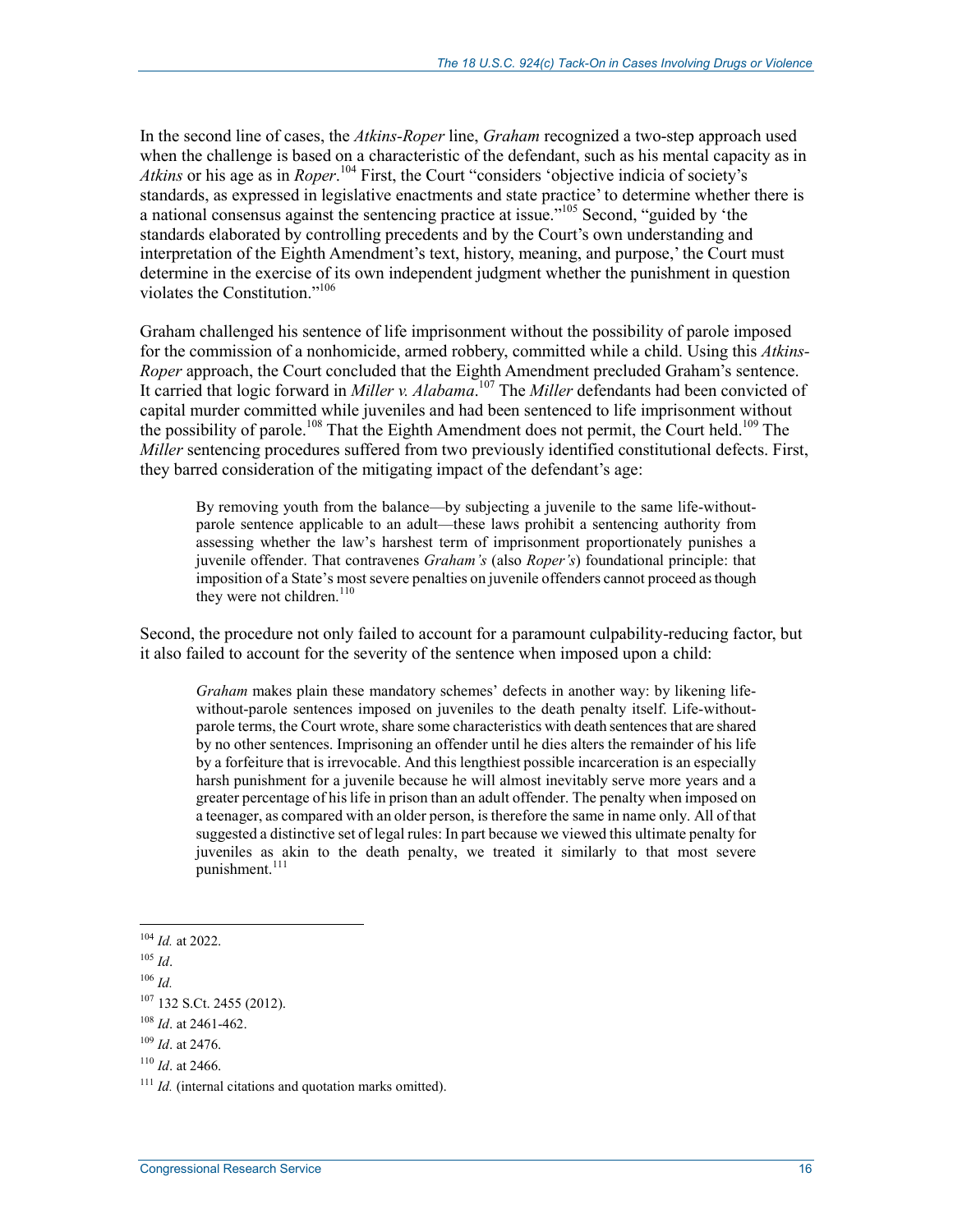Thus, under the current state of the law, the Eighth Amendment bars imposition of a mandatory life term of imprisonment upon juveniles and most likely a particular term of imprisonment in those exceptionally rare cases when the punishment is grossly disproportionate to the offense.

Given the seriousness of Section 924(c) offenses, it is perhaps not surprising that the courts have rejected Eighth Amendment challenges even in the face of severe sentences.<sup>112</sup>

## **Juries, Grand Juries, and Due Process**

The Constitution demands that no person "be held to answer for a capital or otherwise infamous crime, unless on a presentment or indictment of a grand jury," and that "[i]n all criminal prosecutions, the accused shall enjoy the right to a speedy and public trial, by an impartial jury."113 Moreover, due process requires that the prosecution prove beyond a reasonable doubt "every fact necessary to constitute the crime" with which an accused is charged, *In re Winship*. 114 After *Winship*, the question arose whether a statute might authorize or require a more severe penalty for a particular crime based on a fact—not included in the indictment, not found by the jury, and not proven beyond a reasonable doubt. Pennsylvania passed a law under which various serious crimes (rape, robbery, kidnapping, and the like) were subject to a mandatory minimum penalty of imprisonment for five years, if the judge after conviction found by a preponderance of the evidence that the defendant had been in visible possession of a firearm during the commission of the offense.<sup>115</sup> Had the Pennsylvania statute created a new series of crimes? For example, had it supplemented its crime of rape with a new crime of rape while in visible possession of a firearm? And if so, did the fact of visible possession have to be proven to the jury beyond a reasonable  $doubt?$ <sup>116</sup>

The Supreme Court concluded that visible possession of a firearm under the statute was not an element of a new series of crimes, but was instead a sentencing consideration that had been given a legislatively prescribed weight.<sup>117</sup> As such, the Pennsylvania statutory scheme neither offended due process nor triggered any right to a separate jury finding.<sup>118</sup>

<sup>&</sup>lt;sup>112</sup> E.g., *United States v. Haile*, 685 F.3d 1211, 1222 (11<sup>th</sup> Cir. 2012)("Given the serious nature of possessing a machine gun in furtherance of drug-trafficking crimes, Beckford's 30-year statutory mandatory minimum sentence imposed under §924(c)(1)(B)(ii) is not grossly disproportionate to the offense"); *United States v. Major*, 676 F.3d 803, 812 ( $9<sup>th</sup>$  Cir. 2012)("Major and Huff also argue that section 924(c) violates the Eighth Amendment. We have rejected such challenges before. In *United States v. Harris*, 154 F.3d 1082, 1084 (9<sup>th</sup> Cir. 1990), we upheld a 95-year sentence under section 924(c) against an Eighth Amendment challenge.... The sentences of Major and Huff are significantly higher in number of years. No one could dispute that sentence of almost 750 years is harsh. But there is no difference in principle between their sentences and the 95-year sentence we upheld in *Harris*"); *United States v. Clark*, 634 F.3d 874, (6th Cir. 2011)(upholding sentence of 1989 years, 150 years of which were attributable to §924(c)); *United States v. Thomas*, 627 F.3d 146, 160 (5th Cir. 2010)("The 1,284-month portion of the sentence he challenges is based on the five convictions for use of a firearm during a crime of violence. The sentences assessed for these five convictions were all mandatory minimums; the last four were 25-year mandatory minimums assigned to repeat weapons offenders.... Hodges' sentence does not constitute cruel and unusual punishment in violation of the Eighth Amendment").

<sup>113</sup> U.S.Const. Amends. V, VI.

<sup>114 397</sup> U.S. 358, 364 (1970).

<sup>115 42</sup> Pa.Cons.Stat. 9712 (1982), reprinted in *McMillan v. Pennsylvania*, 477 U.S. 79, 81-2 n.1 (1986).

<sup>&</sup>lt;sup>116</sup> The right to grand jury indictment was not implicated since the Sixth Amendment right to grand jury indictment applies only to federal prosecutions, *Alexander v. Louisiana*, 405 U.S. 625, 633 (1972).

<sup>117</sup> *McMillan v. Pennsylvania*, 477 U.S. 79 (1986).

<sup>118</sup> *Id.* at 84, 93.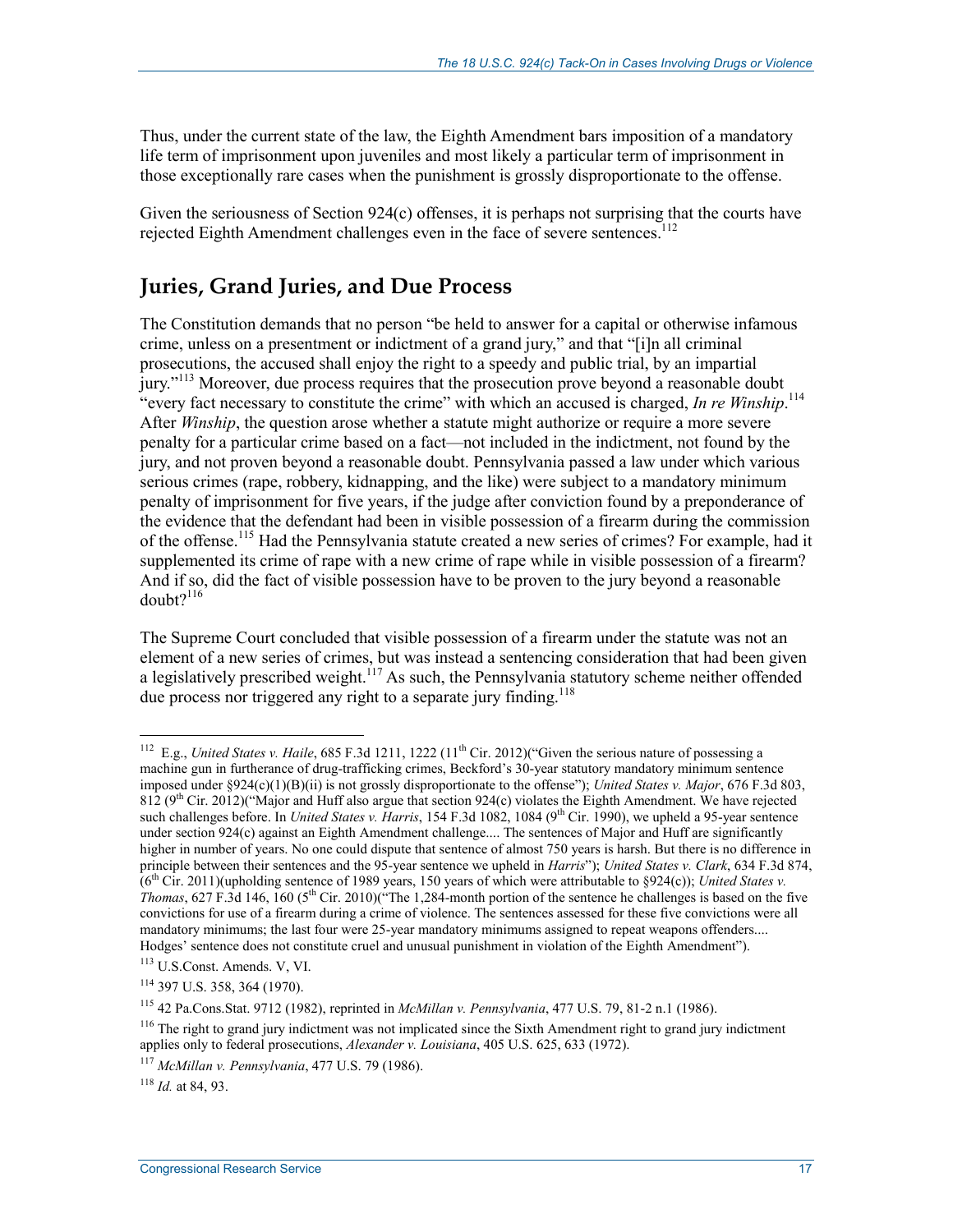There followed a number of state and federal statutes under which facts that might earlier have been treated as elements of a new crime were simply classified as sentencing factors. In some instances, the new sentencing factor permitted imposition of a penalty far in excess of that otherwise available for the underlying offense. For instance, the Supreme Court found no constitutional defect in a statute which punished a deported alien for returning to the United States by imprisonment for not more than two years, but which permitted the alien to be sentenced to imprisonment for not more than 20 years upon a post-trial, judicial determination that the alien had been convicted of a serious crime following deportation.<sup>119</sup>

Perhaps uneasy with the implications, the Court soon made it clear that "under the Due Process Clause of the Fifth Amendment and the notice and jury trial guarantees of the Sixth Amendment, any fact (other than prior conviction) that increases the *maximum* penalty for a crime must be charged in an indictment, submitted to a jury, and proven beyond a reasonable doubt," *Apprendi v. New Jersey*. 120 Side opinions questioned the continued vitality of *McMillan*'s mandatory minimum determination in light of the *Apprendi*. 121

Initially unwilling to extend *Apprendi* to mandatory minimums in *Harris*, 122 the Court did so in *Alleyne v. United States*. 123 Alleyne was convicted under the statute that imposes a series of

1

"[T]his traditional understanding—that a crime includes every fact that is by law a basis for imposing or increasing punishment—continued well into the 20<sup>th</sup> century, at least until the middle of the century.... I think it clear that the common-law rule would cover the *McMillan* situation of a mandatory minimum sentence.... [A defendant's] expected punishment has increased as a result of the narrowed range and that the prosecution is empowered, by invoking the mandatory minimum, to require the judge to impose a higher punishment than he might wish. The mandatory minimum entitles the government to more than it would otherwise be entitled.... Thus, the fact triggering the mandatory minimum is part of the punishment sought to be inflicted; it undoubtedly enters into the punishment so as to aggravate it, and is an act to which the law affixes punishment. Further ... it is likely that the change in the range available to the judge affects his choice of sentences. Finally, in numerous cases ... the aggravating fact raised the whole range—both the top and bottom. Those courts, in holding that such a fact was an element, did not bother with any distinction between changes in the maximum and the minimum. What mattered was simply the overall increase in the punishment provided by law," 530 U.S. at 518, 521-22 (Thomas, J., concurring); *see also, Rethinking Mandatory Minimums After Apprendi*, 96 NORTHWESTERN UNIVERSITY LAW REVIEW 811 (2002); Levine, *The Confounding Boundaries of "Apprendi-land": Statutory Minimums and the Federal Sentencing* Guidelines, 29 AMERICAN JOURNAL OF CRIMINAL LAW 377 (2002).

<sup>122</sup> *Harris v. United States*, 536 U.S. 545, 568 (2002)("Reaffirming *McMillan* and employing the approach outlined in that case, we conclude that the federal provision at issue, 18 U.S.C. §924(c)(1)(A) (ii), is constitutional. Basing a 2-year increase in the defendant's minimum sentence on a judicial finding of brandishing does not evade the requirements of the Fifth and Sixth Amendments. Congress 'simply took one factor that has always been considered by sentencing courts to bear on punishment ... and dictated the precise weight to be given that factor.' *McMillan*, 477 U.S. at 89-90. That factor need not be alleged in the indictment, submitted to the jury, or proved beyond a reasonable doubt").

Of course, *Harris* was not meant to serve as either an endorsement or condemnation of mandatory minimum sentencing as such: "The Court is well aware that many question the wisdom of mandatory minimum sentencing. Mandatory minimums, it is often said, fail to account for the unique circumstances of offenders who warrant a lesser penalty. These criticisms may be sound, but they would persist whether the judge or the jury found the facts given rise to the minimum," 530 U.S. at 568. *See also*, 530 U.S. at 570-71 (Breyer, J., concurring in part and concurring in the judgment): "I do not mean to suggest my approval of mandatory minimum sentences as a matter of policy. During the (continued...)

<sup>119</sup> *Almendarez-Torres v. United States*, 523 U.S. 224, 247 (1998).

<sup>120 530</sup> U.S. 466, 476 (2000)(emphasis added).

<sup>&</sup>lt;sup>121</sup> "Thus, the Court appears to hold that any fact that increases or alters the range of penalties to which a defendant is exposed—which, by definition, must include increases or alterations to either the minimum or maximum penalties must be proved to a jury beyond a reasonable doubt. In *McMillan*, however, we rejected such a rule to the extent it concerned those facts that increase or alter the minimum penalty to which a defendant is exposed. Accordingly, it is incumbent on the Court not only to admit that it is overruling *McMillan*, but also to explain why such a course of action is appropriate under normal principles of *stare decisis*," 530 U.S. at 533 (O'Connor, with Kennedy, Breyer, JJ., and Rehnquist, Ch.J., dissenting).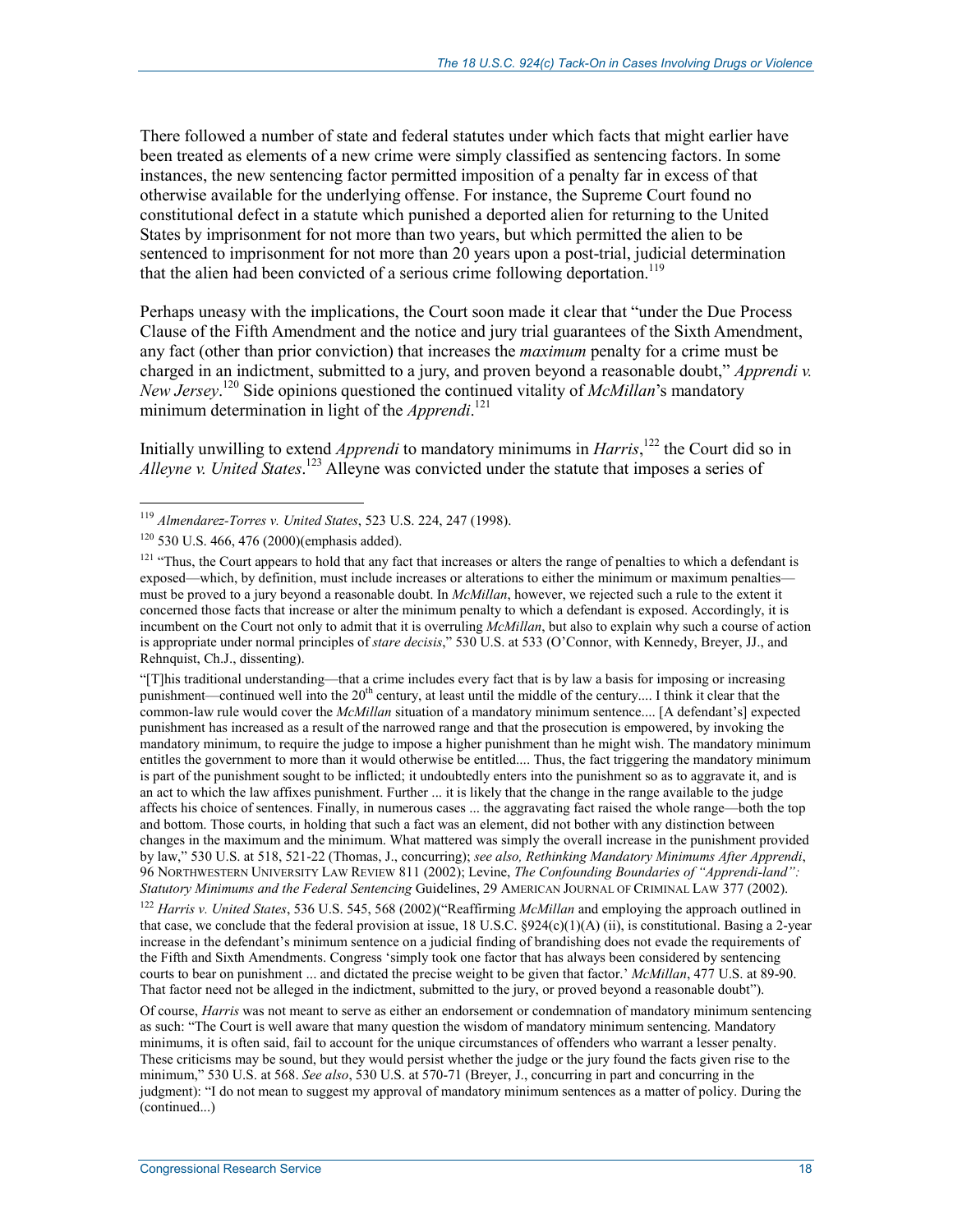mandatory minimum penalties upon defendants who carry a firearm during and in furtherance of a crime of violence (5 years for carrying; 7 years for brandishing; 10 years for discharging).<sup>124</sup> The jury found him guilty of carrying; the court concluded the gun had been brandished.<sup>125</sup> The Sixth Amendment requires that the question of brandishing had to be found by the jury, the Court declared:

*Harris* drew a distinction between facts that increase the statutory maximum and facts that increase only the mandatory minimum. We conclude that this distinction is inconsistent with our decision in *Apprendi* and with the original meaning of the Sixth Amendment. Any fact that, by law, increases the penalty for a crime is an element that must be submitted to the jury and found beyond a reasonable doubt. Mandatory minimum sentences increase the penalty for a crime. It follows, then, that any fact that increases the mandatory minimum is an element that must be submitted to the jury.<sup>126</sup>

Neither the Sixth Amendment, *Apprendi*, nor *Alleyne* limits Congress's authority to establish mandatory minimum sentences nor limits the authority of the courts to impose them. They simply dictate the procedural safeguards that must accompany the exercise of that authority.<sup>127</sup>

## **Double Jeopardy**

The Fifth Amendment declares that "No person shall be ... subject for the same offence to be twice put in jeopardy of life or limb.... "<sup>128</sup> The double jeopardy clause protects against both successive prosecutions and successive punishments for the same offense.<sup>129</sup> The initial test for

1

<sup>125</sup> 133 S.Ct. at 2156.

128 U.S. Const. Amend. V.

<sup>129</sup> *United States v. Dixon*, 509 U.S. 688, 696 (1993); *United States v. Mahdi, 5*98 F.3d 883, 887 (D.C.Cir. 2010); *United States v. Hall,* 551 F.3d 257, 266 (4<sup>th</sup> Cir. 2009).

<sup>(...</sup>continued)

past two decades, as mandatory minimum sentencing statutes have proliferated in number and importance, judges, legislators, lawyers, and commentators have criticized those statutes, arguing that they negatively affect the fair administration of the criminal law, a matter concern to judge sand to legislators alike."

<sup>&</sup>quot;Mandatory minimum statutes are fundamentally inconsistent with Congress' simultaneous effort to create a fair, honest, and rational sentencing system through the use of Sentencing Guidelines. Unlike Guideline sentences, statutory mandatory minimums generally deny the judge the legal power to depart downward, no matter how unusual the special circumstances that call for leniency. They rarely reflect an effort to achieve sentencing proportionality—a key element of sentencing fairness that demands that the law punish a drug 'kingpin' and a 'mule' differently. They transfer sentencing power to prosecutors, who can determine sentences through the charges they decide to bring, and who thereby have reintroduced much of the sentencing disparity that Congress created Guidelines to eliminate. They rarely are based upon empirical study. And there is evidence that they encourage subterfuge leading to more frequent downward departures (on a random basis), thereby making them comparatively ineffective means of guaranteeing tough sentences."

<sup>123 133</sup> S.Ct. 2151 (2013).

<sup>&</sup>lt;sup>124</sup> 18 U.S.C. 924(c).

<sup>&</sup>lt;sup>126</sup> *Id.* at 2155 (internal citations and quotation marks omitted).

<sup>127</sup> Defendants whose appeals were pending when *Alleyne* was announced but who had failed to press available *Apprendi* arguments are at the mercy of the plain error rule (resentencing requires the existence of a plain error that has an impact on the defendant's substantive rights and the presence of a miscarriage of justice should the error not be corrected), *see, e.g.*, *United States v. Kirklin*, 727 F.3d 711, 716017 (7<sup>th</sup> Cir. 2013)(no miscarriage of justice given the overwhelming evidence); *United States v. Yancy*, 725 F.3d 601-603 (6<sup>th</sup> Cir. 2013)(defendant who pled guilty could showed no *Apprendi* error); *United States v. Lara-Ruiz*, 721 F.3d 554, 557-60 (8th Cir. 2013)(remand and resentencing required for plain error).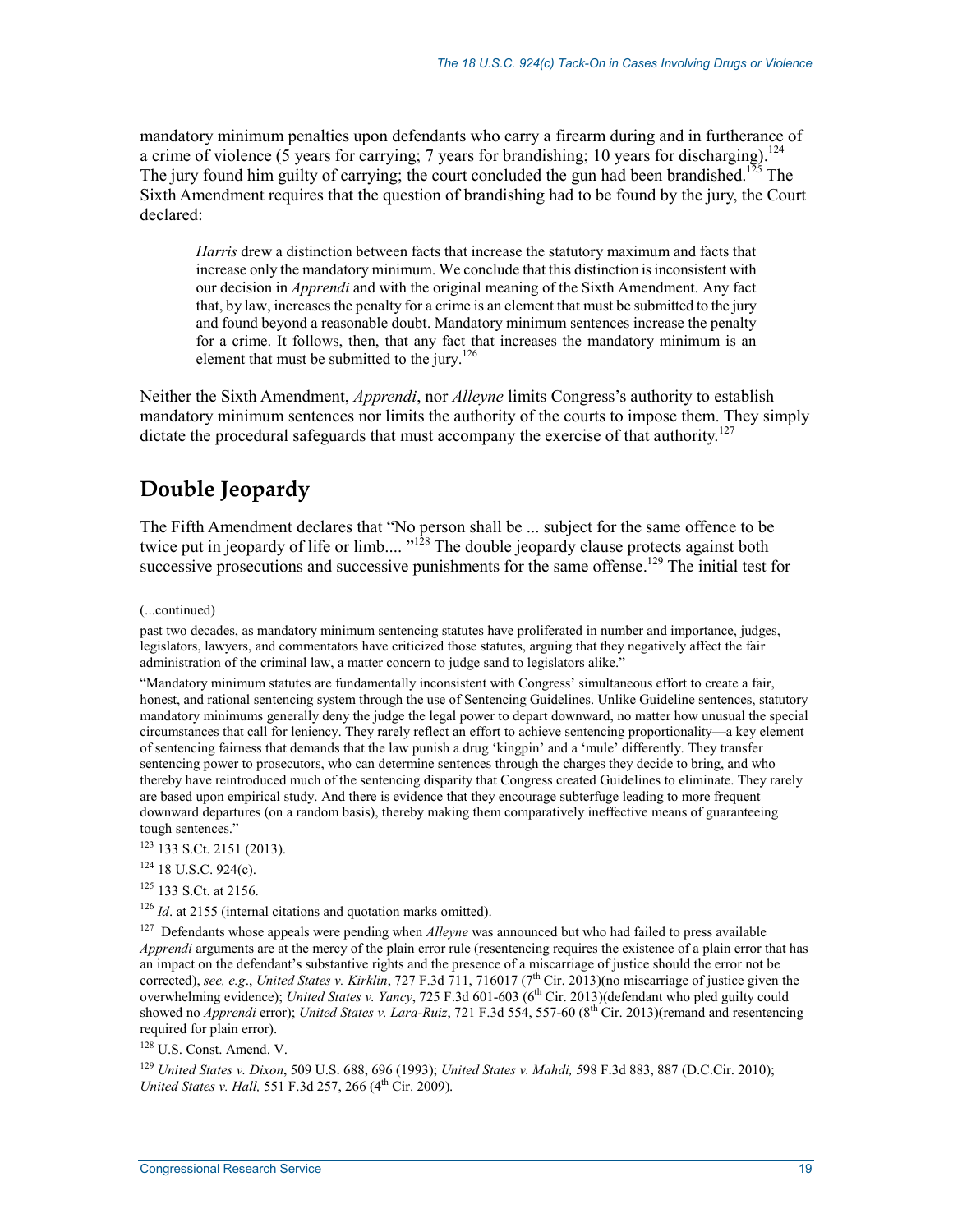whether a defendant has been twice tried or punished for the same offense or two different offenses is whether each of the two purported offenses requires proof that the other does not.<sup>130</sup> Thus, without violating the double jeopardy clause, an individual may be convicted and sentenced for two violations of Section 924(c), if each has a different predicate offense.<sup>131</sup> On the other hand, there is no consensus over whether a single predicate offense may support conviction and sentencing for two or more violations of Section  $924(c)$ .<sup>132</sup> Moreover, the conviction for a serious offense will ordinarily preclude prosecution or punishment for a lesser included offense, since the lesser offense consists of only elements found in the more serious offense.<sup>133</sup> For example, a defendant may not be convicted and punished for both a violation of Section 924(c)(use of a firearm in furtherance of a robbery) and of Section 924(j)(use of the same firearm in the same robbery resulting in death).<sup>134</sup>

#### **Commerce Clause Authority**

The Constitution gives Congress the power to regulate commerce among the states and between the United States and other nations.<sup>135</sup> It also bestows on Congress the authority to enact such legislation as it considered necessary and proper to carry into execution those other powers which the Constitution vests in Congress, the Government of the United States, or any of its Departments or officers.<sup>136</sup> At the same time, the Constitution reserves to the states and the people those powers which it has not otherwise conveyed.137 On occasion, the Supreme Court has held that a particular statute was too far removed from Congress's commerce clause power to make the statute constitutionally viable.<sup>138</sup> Defendants have sometimes seized upon these cases to assert that Section 924(c) lies beyond Congress's legislative reach. The courts have yet to be convinced.139

1

<sup>139</sup> *United States v. Belfast*, 611 F.3d 783, 815(11<sup>th</sup> Cir. 2010); *United States v. Lynch*, 367 F.3d 1148, 1158 (9<sup>th</sup> Cir. 2004); *United States v. Miller*, 283 F.3d 907, 913-14 (8<sup>th</sup> Cir. 2002).

<sup>130</sup> *Blockburger v. United States*, 284 U.S. 299, 304 (1932); *United States v. Angilau*, 717 F.3d 781, 787 (10th Cir. 2013); *United States v. Mahdi*, 598 F.3d at 888; *United States v. Sandstrom*, 594 F.3d 634, 654 (8th Cir. 2010); *United States v. Beltran-Moreno*, 556 F.3d 913, 916 (9<sup>th</sup> Cir. 2009).

<sup>131</sup> *United States v. Angilau*, 717 F.3d at 781, 788-89; *United States v. Kennedy*, 682 F.3d 244, 257 (3d Cir. 2012); *United States v. Sandstrom, 594 F.3d at 658; <i>United States v. Catalan-Roman*, 585 F.3d 453, 472 (1<sup>st</sup> Cir. 2009); *United States v. Penny*, 576 F.3d 297, 316 (6th Cir. 2009); *United States v. Looney*, 532 F.3d 392, 396 (5th Cir. 2008).

<sup>132</sup> *United States v. Diaz*, 592 F.3d 467, 470-75 (3d Cir. 2010), citing in accord *United States v. Rodriguez*, 525 F.3d 85, 1119 (1st Cir. 2008); *United States v. Batiste*, 309 F.3d 274, 279 (5th Cir. 2002); *United States v. Anderson*, 59 F.3d 1323, 1326-327 (D.C. Cir. 1995); *United States v. Cappas*, 29 F.3d 1187, 1195 (7th Cir. 1994); *United States v. Taylor,*  13 F.3d 986, 992-994 (6th Cir. 1994); *United States v. Lindsay*, 985 F.2d 666, 676 (2d Cir. 1993); *United States v. Hamilton*, 953 F.2d 1344, 1346 (11th Cir. 1992); *United States v. Smith*, 924 F.2d 889, 894-95 (9th Cir. 1991); *United States v. Henning*, 906 F.3d 1392, 1399 (10th Cir. 1990), and to the contrary, *United States v. Lucas,* 932 F.2d 1210, 1222-223 (8<sup>th</sup> Cir. 1991); *United States v. Camps*, 32 F.3d 108-109 (4<sup>th</sup> Cir. 1994).

<sup>133</sup> *Rutledge v. United States*, 517 U.S. 292, 306-307 (1996); *United States. Sandstrom*, 594 F.3d at 654*; United States v. Catalan-Roman*, 585 F.3d 453, 472 (1<sup>st</sup> Cir. 2009).

<sup>134</sup> *United States v. Catalan-Roman*, 585 F.3d at 472.

<sup>135</sup> U.S. Const. Art. I, §8, cl. 3.

<sup>136</sup> U.S. Const. Art. I, §8, ch. 18.

<sup>137</sup> U.S. Const. Amend. X.

<sup>138</sup> *United States v. Morrison*, 529 U.S. 598, 612-13 (2000), quoting *United States v. Lopez*, 514 U.S. 549, 564 (1995)("We rejected these ... arguments because they would permit Congress to 'regulate not only all violent crime, but all activities that might lead to violent crime, regardless of how tenuously they related to interstate commerce'"); but consider *United States v. Comstock*, 130 S.Ct. 1949 (2010).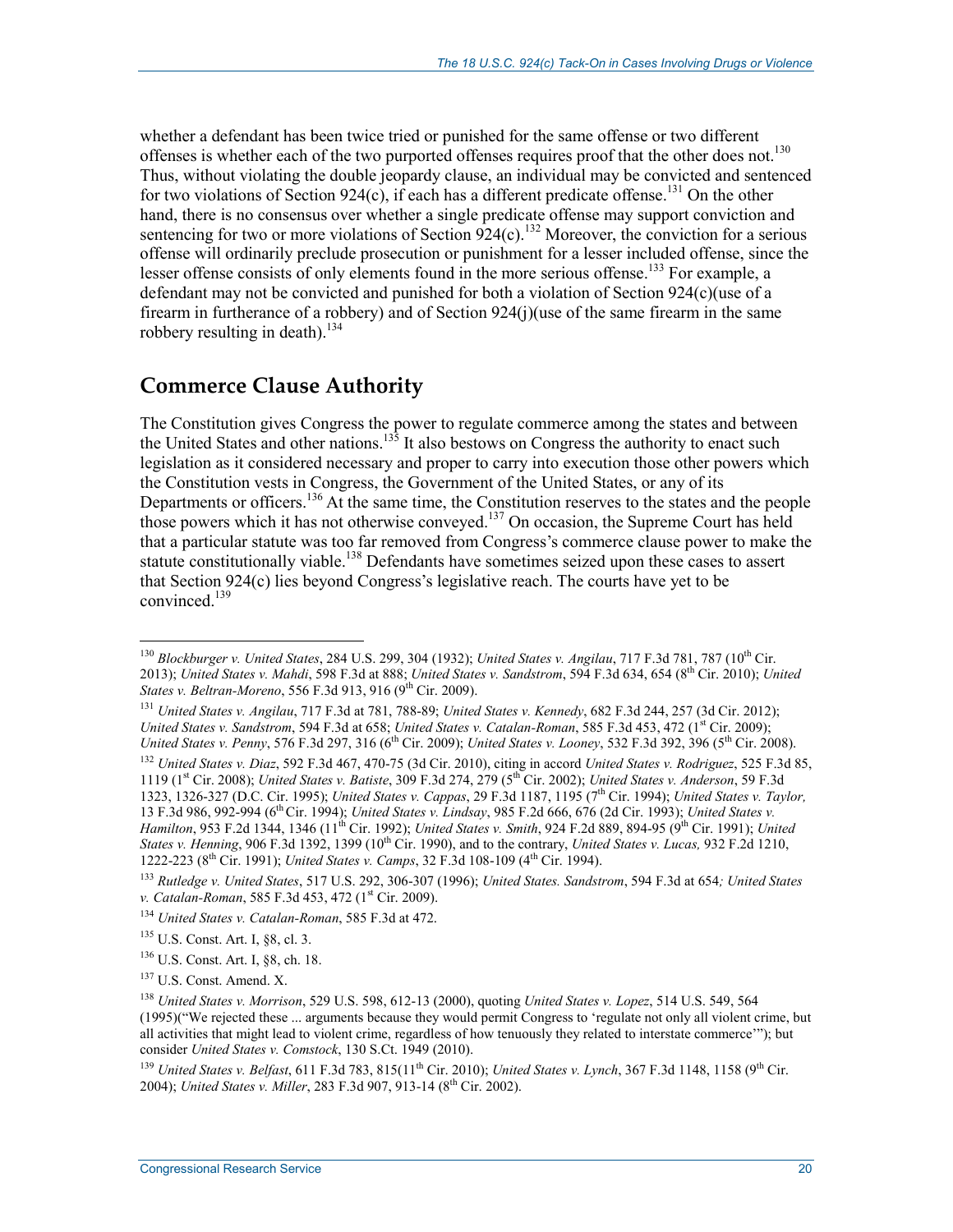## **Separation of Powers**

While "it remains a basic principle of our constitutional scheme that one branch of the Government may not intrude upon the central prerogatives of another,"<sup>140</sup> the Supreme Court has observed that "Congress has the power to define criminal punishments without giving the courts any sentencing discretion."<sup>141</sup> Thus, the lower federal courts have regularly upheld mandatory minimum statutes when challenged on separation of powers grounds,<sup>142</sup> and the Supreme Court has denied any separation of powers infirmity in the federal sentencing guideline system which at the time might have been thought to produce its own form of mandatory minimums.<sup>143</sup>

<u>.</u>

<sup>140</sup> *Loving v. United States*, 517 U.S. 748, 757 (1996).

<sup>141</sup> *United States v. Chapman*, 500 U.S. 453, 467 (1991).

<sup>&</sup>lt;sup>142</sup> *United States v. Major*, 676 F.3d 803, 811 (9<sup>th</sup> Cir. 2012); *United States v. Cecil*, 615 F.3d 678, 695-96 (6<sup>th</sup> Cir. 2010); *United States v. Walker*, 473 F.3d 761, 75-6 (3d Cir. 2007); *United States v. Khan*, 461 F.3d 477, 495 n.12 (4th Cir. 2006).

<sup>143</sup> *Mistretta v. United States*, 488 U.S. 361 (1989). Mistretta, sentenced under the guidelines to 18 months' imprisonment for conspiracy to distribute cocaine, argued that the guidelines constituted an unconstitutional delegation of Congress's legislative authority and that the service of judges upon the Commission constituted extrajudicial service at odds with the separation of powers doctrine. The Court rejected both arguments, concluding "that in creating the Sentencing Commission ... Congress neither delegated excessive legislative power nor upset the constitutionally mandated balance of powers among the coordinate Branches," 488 U.S. at 412.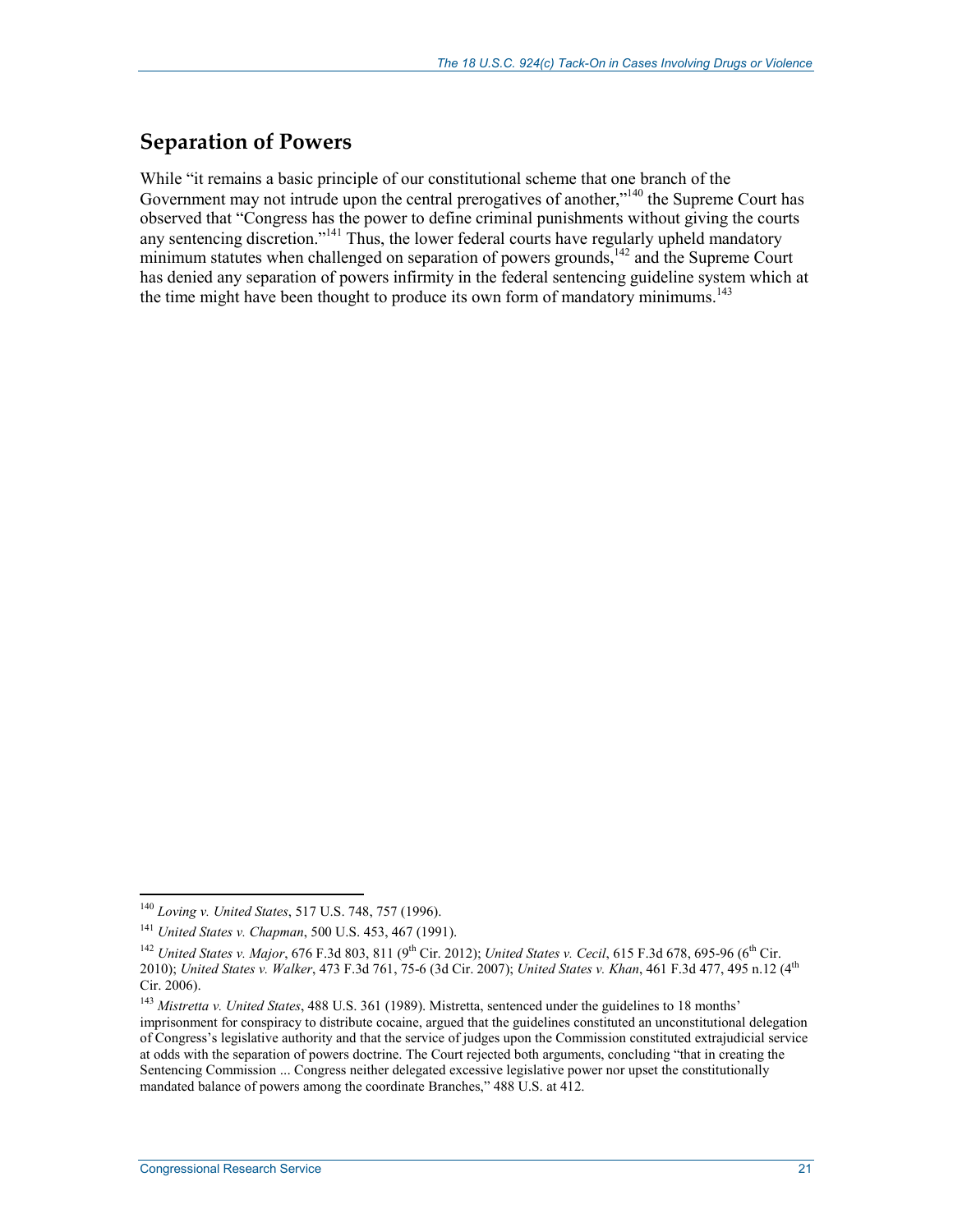## **Appendix. 18 U.S.C. 924(c)(text)**

 $(c)(1)(A)$  Except to the extent that a greater minimum sentence is otherwise provided by this subsection or by any other provision of law, any person who, during and in relation to any crime of violence or drug trafficking crime (including a crime of violence or drug trafficking crime that provides for an enhanced punishment if committed by the use of a deadly or dangerous weapon or device) for which the person may be prosecuted in a court of the United States, uses or carries a firearm, or who, in furtherance of any such crime, possesses a firearm, shall, in addition to the punishment provided for such crime of violence or drug trafficking crime—

> (i) be sentenced to a term of imprisonment of not less than 5 years; (ii) if the firearm is brandished, be sentenced to a term of imprisonment of not less than 7 years; and (iii) if the firearm is discharged, be sentenced to a term of imprisonment of not less than 10 years.

(B) If the firearm possessed by a person convicted of a violation of this subsection—

(i) is a short-barreled rifle, short-barreled shotgun, or semiautomatic assault weapon, the person shall be sentenced to a term of imprisonment of not less than 10 years; or (ii) is a machinegun or a destructive device, or is equipped with a firearm silencer or firearm muffler, the person shall be sentenced to a term of imprisonment of not less than 30 years.

(C) In the case of a second or subsequent conviction under this subsection, the person shall—

(i) be sentenced to a term of imprisonment of not less than 25 years; and (ii) if the firearm involved is a machinegun or a destructive device, or is equipped with a firearm silencer or firearm muffler, be sentenced to imprisonment for life.

(D) Notwithstanding any other provision of law—

(i) a court shall not place on probation any person convicted of a violation of this subsection; and

(ii) no term of imprisonment imposed on a person under this subsection shall run concurrently with any other term of imprisonment imposed on the person, including any term of imprisonment imposed for the crime of violence or drug trafficking crime during which the firearm was used, carried, or possessed.

(2) For purposes of this subsection, the term "drug trafficking crime" means any felony punishable under the Controlled Substances Act (21 U.S.C. 801 et seq.), the Controlled Substances Import and Export Act (21 U.S.C. 951 et seq.), or chapter 705 of title 46.

(3) For purposes of this subsection the term "crime of violence" means an offense that is a felony and—

(A) has as an element the use, attempted use, or threatened use of physical force against the person or property of another, or